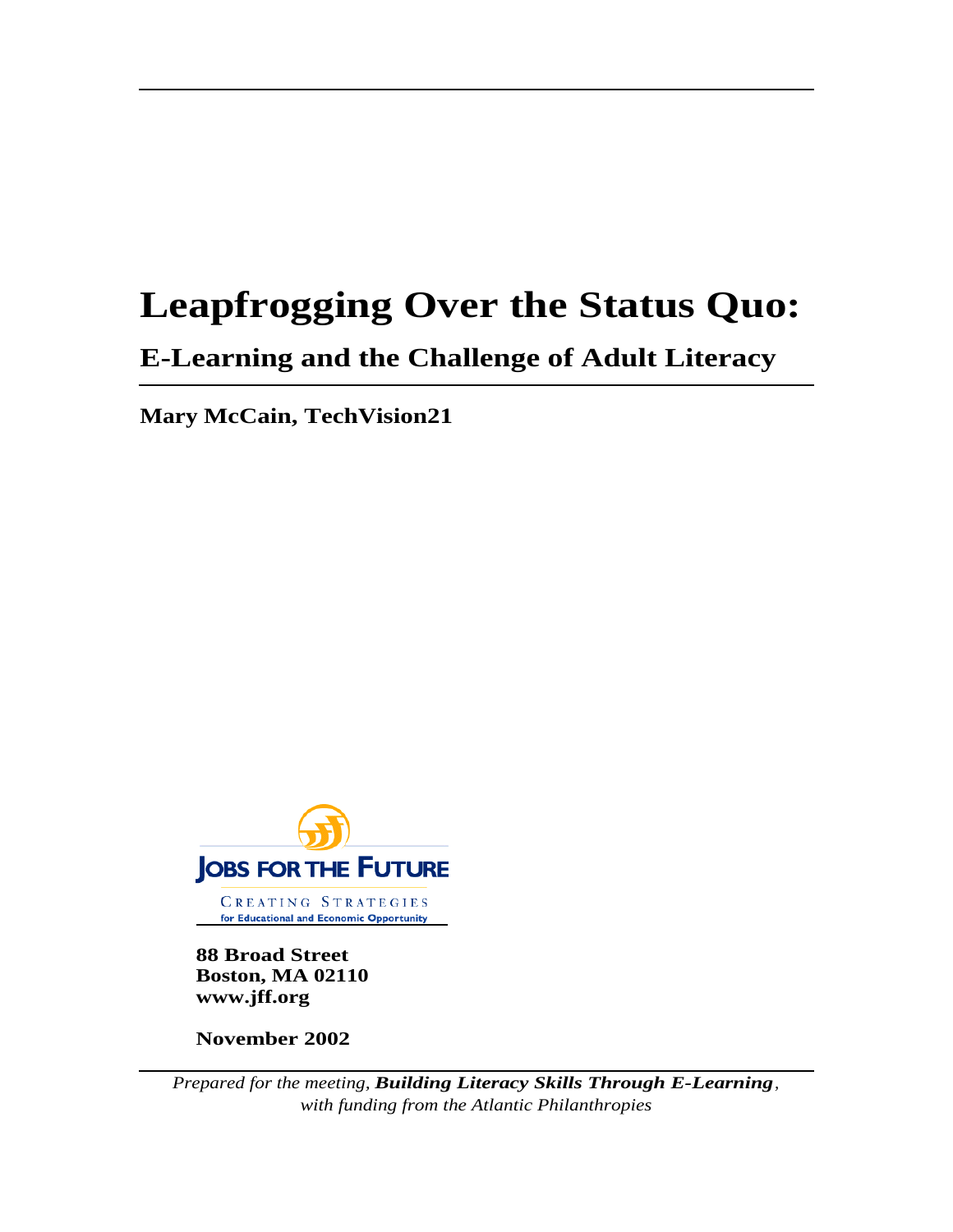## **TABLE OF CONTENTS**

| Learning in the Digital Age: |  |
|------------------------------|--|
|                              |  |
|                              |  |
|                              |  |
|                              |  |
|                              |  |
|                              |  |
|                              |  |
|                              |  |
|                              |  |
|                              |  |
| <b>Appendix: Snapshots</b>   |  |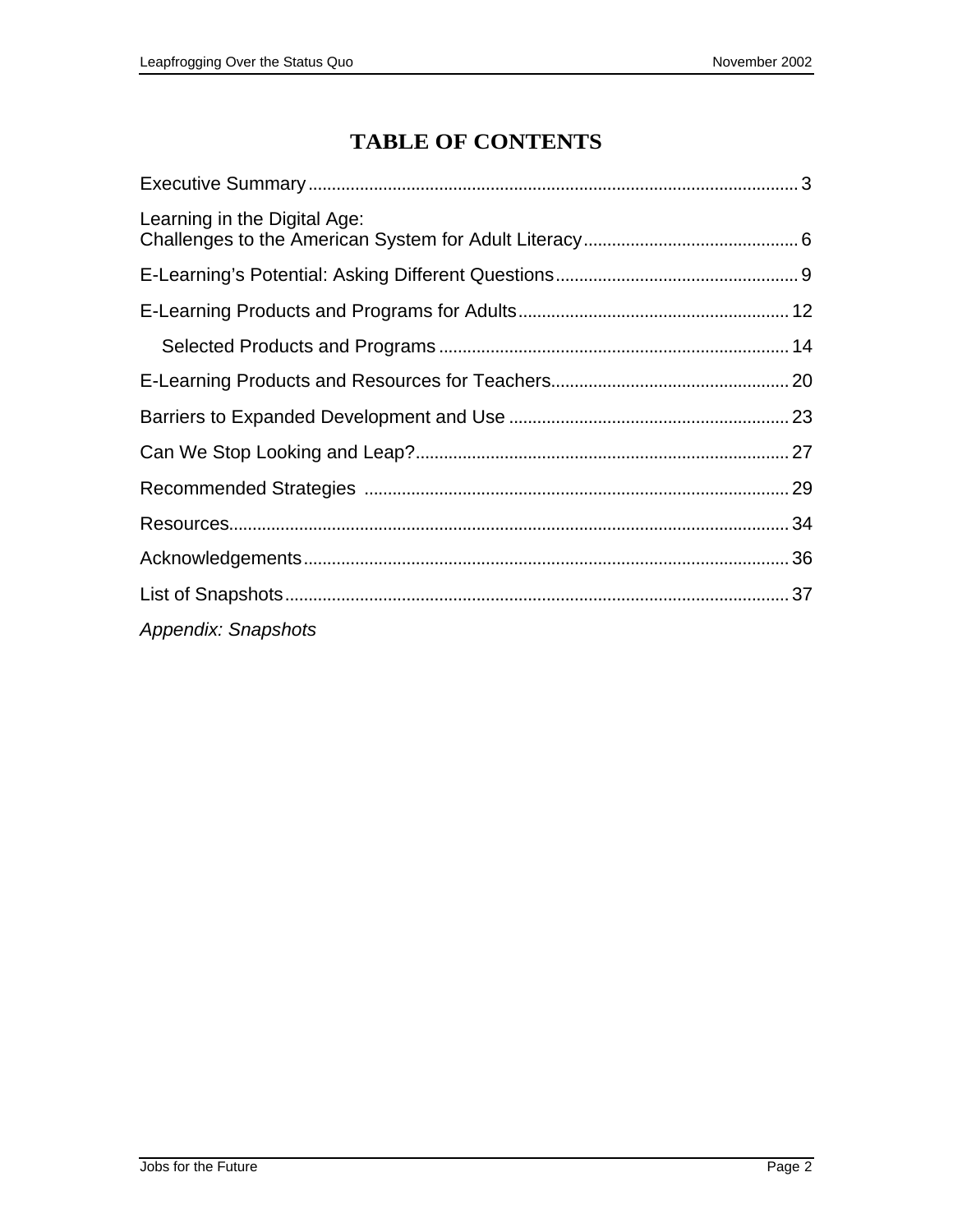### **Leapfrogging Over the Status Quo: E-Learning and the Challenge of Adult Literacy**

### **Executive Summary**

The U.S. economy and standard of living depend on being able to compete in the knowledge economy, yet the gap between the skills of our workforce and those that employers need increasingly constrains our nation's competitive advantage. Employers continue to cite workforce skills as a major problem, and there promises to be an even greater shortage of skilled workers as the baby boomers retire. The United States ranks ninth to fourteenth in the various literacy measures compared with the other highincome, industrialized nations. Almost half of U.S. adults who are employed have no education beyond high school.

Just under half of the adult U.S. population—approximately 90 million people—do not possess the levels of literacy required to perform the jobs of the new economy, yet only 8 percent of adults are enrolled at any given time in federal or state supported adult education and literacy programs. Fewer than half of those with income levels below \$24,999 had used computers in any capacity in 2001, and fewer than half of those with incomes under \$34,999 had used the Internet.<sup>1</sup>

These low levels of literacy, skill, and education put a brake on economic development, and they also limit the potential of adults for jobs and careers that pay wages to sustain a sufficient standard of living. Of equal importance, illiteracy hampers their ability to participate fully in their communities, in a democratic society, and in the digital age.

The adult basic education "system" in place to serve these adults is routinely described as fragmented and under-resourced, lacking sufficient funds, facilities, properly trained instructors, and connections to work. The combined state and federal funding per adult enrolled in a program is about \$400.

Despite the tireless efforts of individuals and institutions in the public and private sectors to promote change, it is unlikely that federal and state governments will provide the substantial increases in funding required to accomplish more than marginal improvements. Our choice is to continue to use the traditional levers of public policy and the non-profit community to make incremental change, or to consider ways to follow advice often given to developing countries: use technology to "leapfrog" from the status quo to radically more effective systems. A breakthrough on this issue is as much in the national interest now as a breakthrough in math and science literacy were in the Sputnik era. Continuing as we are will handicap our economy and democracy.

<sup>&</sup>lt;sup>1</sup> National Institute for Literacy, National Coalition for Literacy, National Center for the Study of Adult Learning and Literacy, National Adult Education and Professional Development Consortium, U.S. Department of Education Office of Vocational and Adult Education, National Literacy Summit 2000: Literacy Skills for 21<sup>st</sup> Century America. Andrew Sum, Irwin Kirsch, and Robert Taggart. "The Twin Challenges of Mediocrity and Inequality: Literacy in the U.S. from an International Perspective." Princeton, New Jersey: Educational Testing Service, February 2002, p. 30. www.ets.org/research/pic/twinchall.pdf. Recent U.S. Department of Education statistics show that English language learners represent nearly half of the overall national adult education enrollment. In addition, there is an increasing demand for ESL instruction in areas of the nation that have not, until recently, seen large numbers of immigrants. Both trends increase the need for quality instruction and qualified teachers.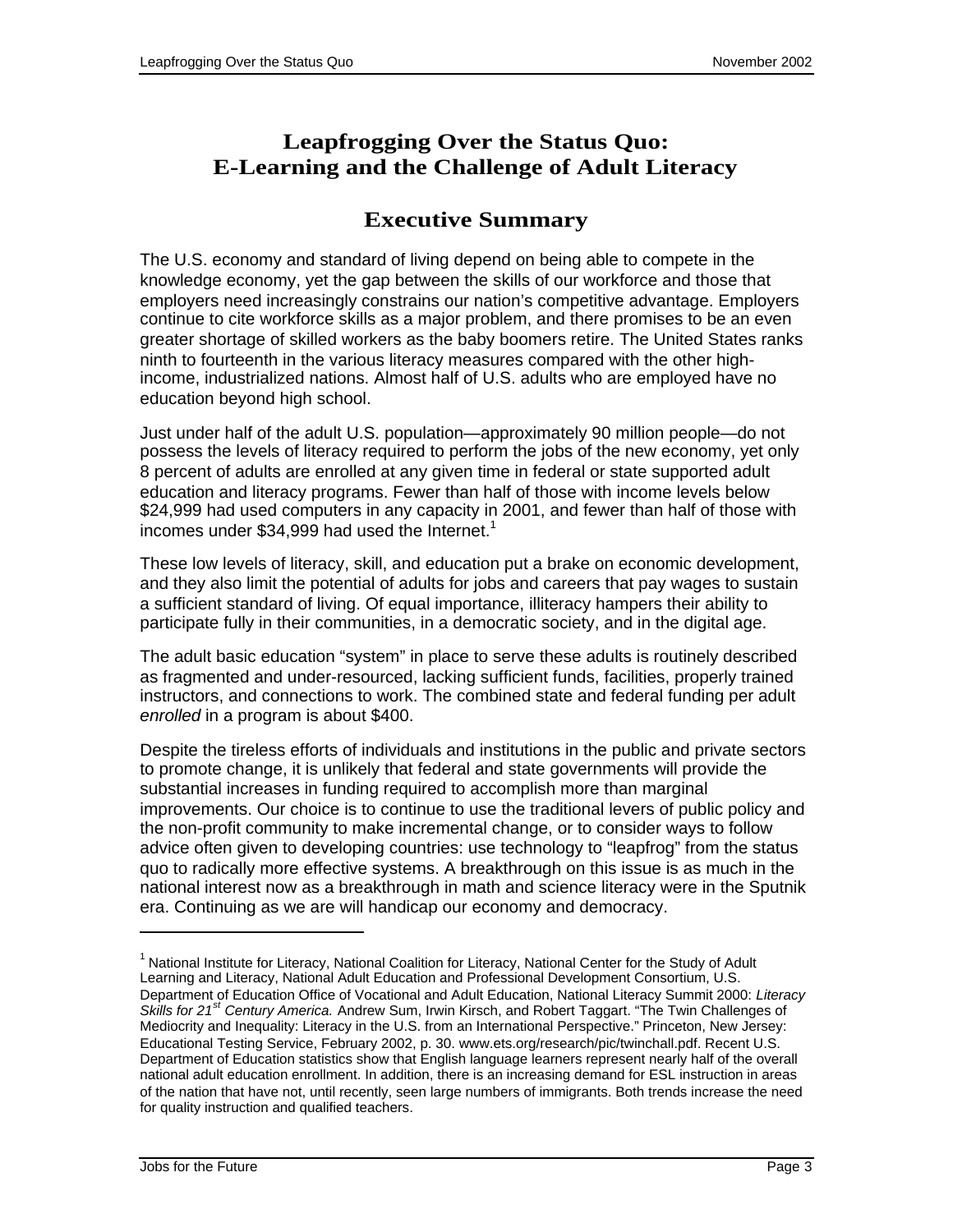Technology is, of course, a tool, not a program or an agenda. But technology in the system of learning holds the potential to help close the skill gaps and to provide the learning adults need and want. Realizing this potential will require investment, imagination, and risk. Governments, educational institutions, and community organizations are necessary partners, but the often more unencumbered capability of private sector institutions—companies, foundations, venture capitalists—is perhaps even more critical in developing the concerted, path-breaking efforts that are required.

This report examines e-learning's potential for responding to the challenges of adult literacy and considers options for prompting significant, effective change in the systems for providing adult basic education. It focuses on the following questions:

- Are learning technologies available and in use that can be effective in raising the literacy and skill levels of adult learners who need basic skills and/or English?
- Are learning technologies available and in use that can be effective in learning management, providing support to instructors for professional development, and the exchange of useful practice, information, and curricula?
- What are the significant barriers to more extensive development and use of technology-enabled learning products and tools?
- What are the most effective and immediate ways to have an impact on adult education to the benefit of adult learners?

Based on a review of research, investigating the availability of technology-enabled products, and seeking out practitioners, program managers, developers, and funders, this study found that there are products, programs, and resources that are available and in development. It also found that the challenges to greater use of technology are tightly intertwined and include some that are unexpected. Specifically:

- Effective learning technologies are available for raising the literacy and skill levels of adult learners who need basic skills and/or English.
- Those that are most effective, either in supporting a classroom-based or a selfdirected distance learner, are likely to employ multi-media, visual, and audio text, customized interactivity, and voice recognition.
- Environment and community remain important in supporting an adult's continuation in lifelong learning. Using technology to promote community-wide change, access to training, and jobs in IT also can serve as an effective spur to individual change.
- A variety of easily accessible resources for instructors provide training and support in using technology, lesson plans, curriculum support tools, and networks for communication with peers.
- Much of the technology-enabled learning available to teachers/instructors focuses on professional development and curricula designed for using technology in teaching, rather than for facilitating delivery of traditional professional development.
- While the cost of developing products and programs for adults and for teachers is not insignificant, neither is it always prohibitively expensive.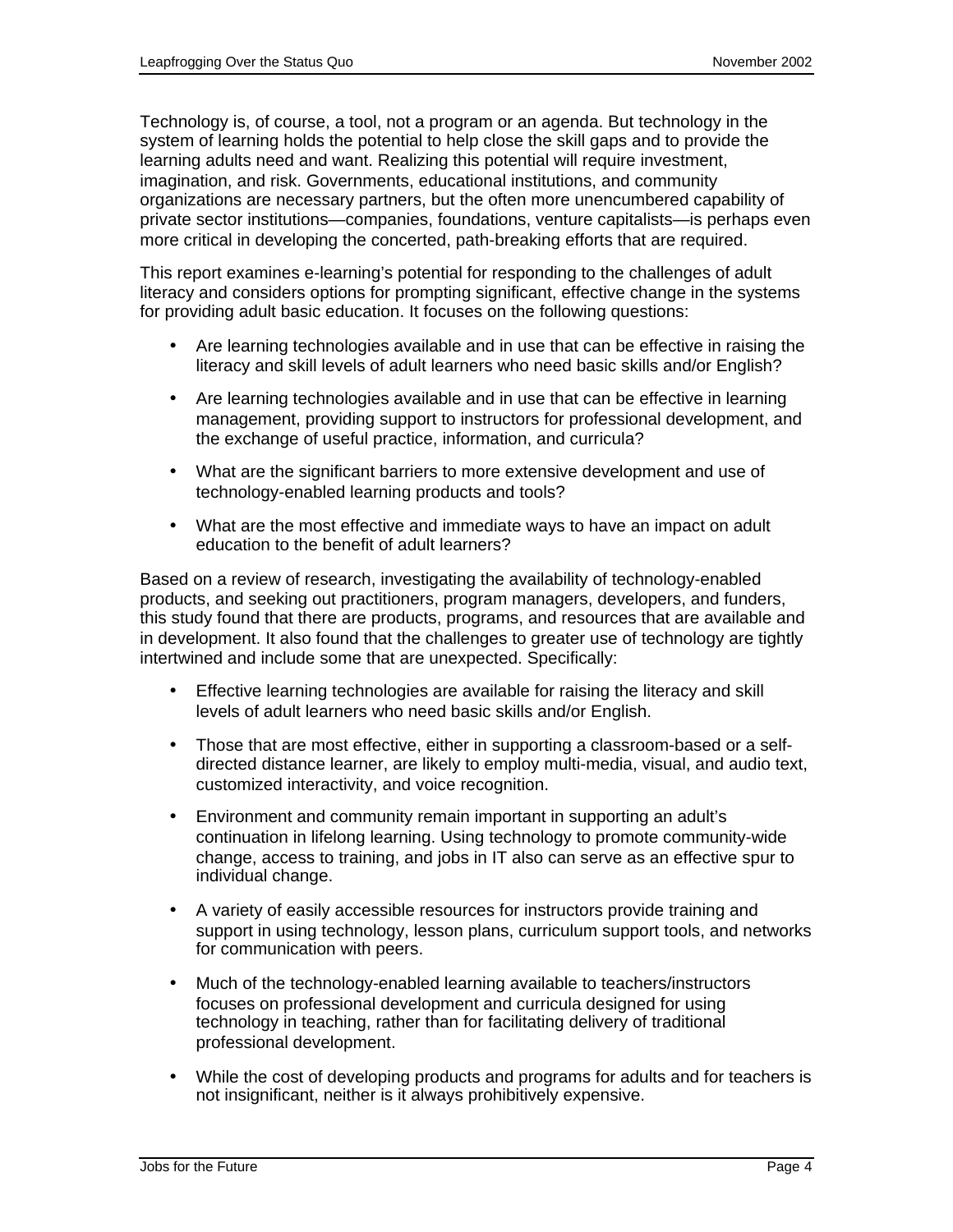- Much of current product development is funded by the U.S. Department of Education, alone or in partnership with states, and by foundations. Private-sector providers of e-learning are more likely to offer in-kind support to non-profit and foundation initiatives than to develop their own products for the adult basic education market.
- Lack of sufficient channels for dissemination of information about products and/or distribution of the products themselves is a significant barrier to awareness and use. High turnover among adult basic education teachers and volunteer instructors exacerbates this problem.
- The costs of distribution, maintenance, and upgrading are rarely funded in grants for new products, leading to problems of sustainability or incomplete development.
- The lack of research and evaluation about the optimum practices and environments for using technology successfully with adults prevents greater use of technology, which in turn inhibits effective research.
- Both the necessary technology infrastructure and the capacity of teachers to use technology require significant upgrading. Building this capacity is as necessary as expanding R&D.
- The absence of a defined, cohesive target market among either individual consumers or organizational providers of adult basic education hinders business interest in developing products for this community. The continued lack of successful business models for Web-based products and services in all markets exacerbates this issue.
- Commonly held assumptions about e-learning continue to focus on its value as an add-on or supplement to traditional education, rather than on the opportunity e-learning offers to consider new environments, structures, and ways of learning.

These findings derive from a relatively small number of examples, most of which are new and in limited use. However, these examples are not tentative, first-generation initiatives with only an experimental purpose. On the contrary, the products are high quality, derived from cognitive research and extensive experience, and developed by individual organizations and consortia with commitments to adult literacy and to expanding access to and the quality of learning for adults in the United States.

Although the necessity of evaluation, developing context and practice, and other important work remains, these examples constitute a foundation for action, given the national crisis in adult literacy.

To move forward, this study recommends a focus on the following strategic issues:

- Creating a viable market for development and dissemination of e-learning technologies for low-literacy learners;
- Stimulating demand for e-learning products among the target markets; and
- Investing in building the technological awareness and capacity of targeted institutions providing education and training services to low-skill adults.

Specific actions for each strategy are provided at the conclusion of the report.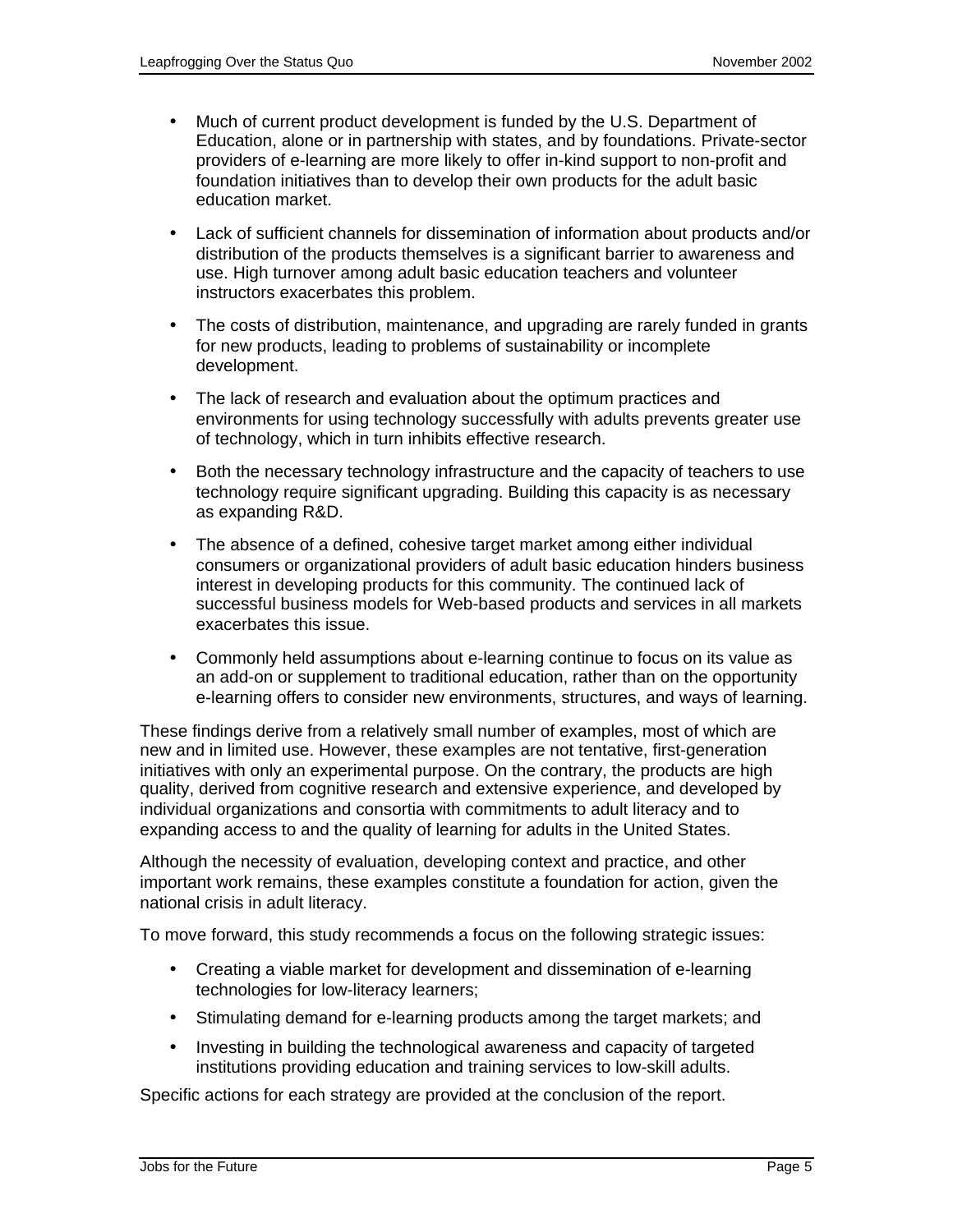### **Learning in the Digital Age: Challenges to the American System for Adult Literacy**

"E-learning isn't about technology, it's about a cultural revolution. We've entered an era where we're going to be bringing learning to people instead of people to learning."—Michael Parmentier, Director of Readiness and Training Policy Programs in the Office of the Secretary of Defense<sup>2</sup>

#### **The Adult Basic Education System Under Pressure**

Providers of adult basic education grapple with a shared set of challenges: limited resources, inadequate facilities, growing demand, and poorly paid, poorly trained teachers and volunteers. The population in need of these services has become increasingly diverse ethnically and culturally. English language education is the fastest growing segment of adult education, representing over half of all adult enrollments. Organizations increasingly find themselves called upon to provide a range of support services to their students: Immigrants face a wide range of personal, family, cultural, and work-related challenges; others face practical difficulties of lack of time, money, transportation, child care, and access. Despite the importance of employment, the adult basic education system remains, for the most part, unconnected to the larger world of workforce development and the continuing education that leads to necessary credentials.<sup>3</sup>

Individuals with barriers to work frequently look to the community-based and non-profit organizations that provide many of these support services for the information they need about jobs, training, certification, credentials, and other aspects of employment. Immigrants and those with low levels of literacy often find the official public and privatesector systems for employment and training confusing or ill-suited to their particular needs.

For program managers and instructors, navigating this array of challenges, often represented simultaneously by individuals in the same classroom, requires at the very least some understanding of an individual's literacy, written and spoken ability in English, and other skill levels. Tools to assess and diagnose these characteristics often require too much time to use or are overly general in the level of assessment they provide.

Tracking student learning and outcomes has become more critical for a number of reasons. Government agencies and other funders require detailed outcome measures as a condition of funding. Employers demand formal assessments that demonstrate the individual's ability to perform work-ready tasks. Assessment and feedback continue to be important for students themselves, many of whom lack the time or expectation to enter or continue in a program without regular evidence of progress.

l

 $^2$  Michael Parmentier, Director of Readiness and Training Policy and Programs, Office of the Deputy Undersecretary of Defense, U.S. Dept. of Defense. Federal Computer Week, December 18, 2001, www.fcw.com.

 $^3$  Jobs for the Future, An Analysis of Adult Basic Education and Literacy in New England. A Report to the Nellie Mae Foundation (May 2001); National Institute for Literacy, et al., Literacy Summit 2000: Literacy Skills for  $21<sup>st</sup>$  Century America.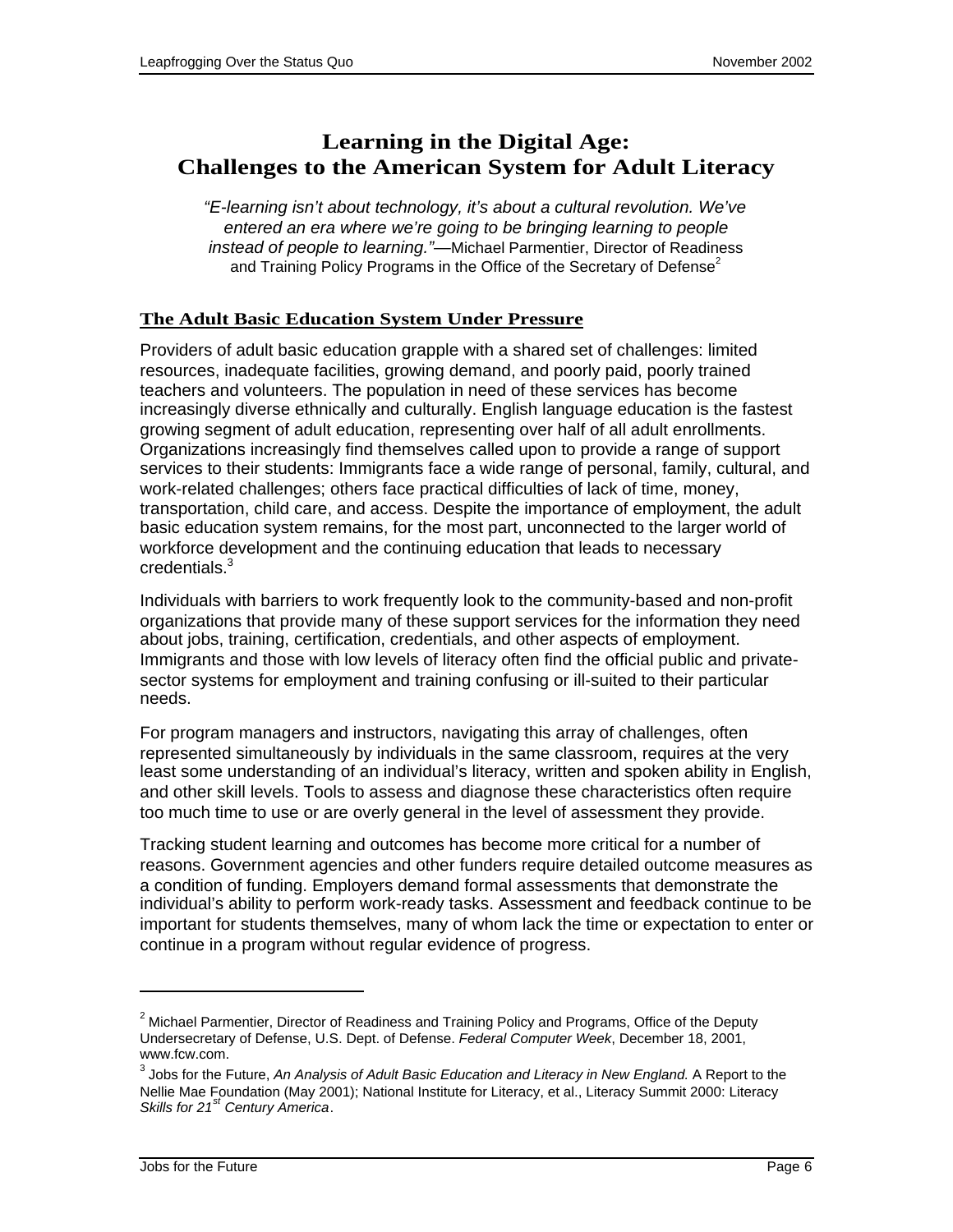#### **E-Learning for Adult Literacy**

In response to these challenges, Jobs for the Future launched an initiative to:

- Explore the potential of e-learning and related technologies for addressing the skill and employment needs of adults with low levels of literacy and skill; and
- Consider the changes in the provision of adult basic education that would be necessary to enable the successful use of e-learning.

This paper reports on an investigation of products, programs, and tools that are now or soon will be available and in use, both for teaching basic skills (including computer literacy), ESL, and workforce readiness to adults and for providing professional development and support to the instructors in the adult education system. The research also examined a sampling of programs that teach IT skills to low-skilled adults.

As a result of this work, it is clear that e-learning and supporting technologies can assist in expanding and enhancing the adult basic education system's ability to provide service to this population. It is equally clear that an expansion of the existing system on a scale necessary to serve the growing numbers of those who do not have access to it is unlikely, given financial and other constraints.

The examples in this paper are just that: examples. They do not constitute the extensive array of products, practice, and research that typically provides the foundation for radical change. There is no question that these and other examples require additional use and evaluation, in order to develop and understand the most effective environments, practices, modes of access, and other important issues that determine success in individual learning. It is also the case that traditional institutions too often are reluctant to use e-learning products or to test their potential, viewing them from within the perspective of "school."

The slow pace and incremental nature of change in the systems with responsibility for adult basic education is insufficient to deal with the national crisis in adult literacy or with the rapid introduction of new kinds of technologies. There is considerable information about how adults learn and how these characteristics may be integrated into e-learning. This paper contends that the risk of embracing e-learning now—before all the votes are in—as a central mechanism in educating low-skilled adults, is far less serious than the risk of continuing to rely on a system that does not and cannot serve the majority of those who need it.

The purpose of this paper is to provide a framework for discussion that will lead to proposals and actions beyond the traditional options among key players in this field: leaders in technology-enabled learning, government, business, venture capitalists, philanthropy, and adult basic education. The goals of this discussion are to consider:

- The potential of existing e-learning technology for expanding access to and improving the quality of learning opportunities for low-skilled adults who now participate in adult basic education;
- The most effective ways of implementing this expansion;
- New options for reaching the vast majority of adults who need education for literacy, English, and work and yet who remain outside of, or underserved by, the existing system; and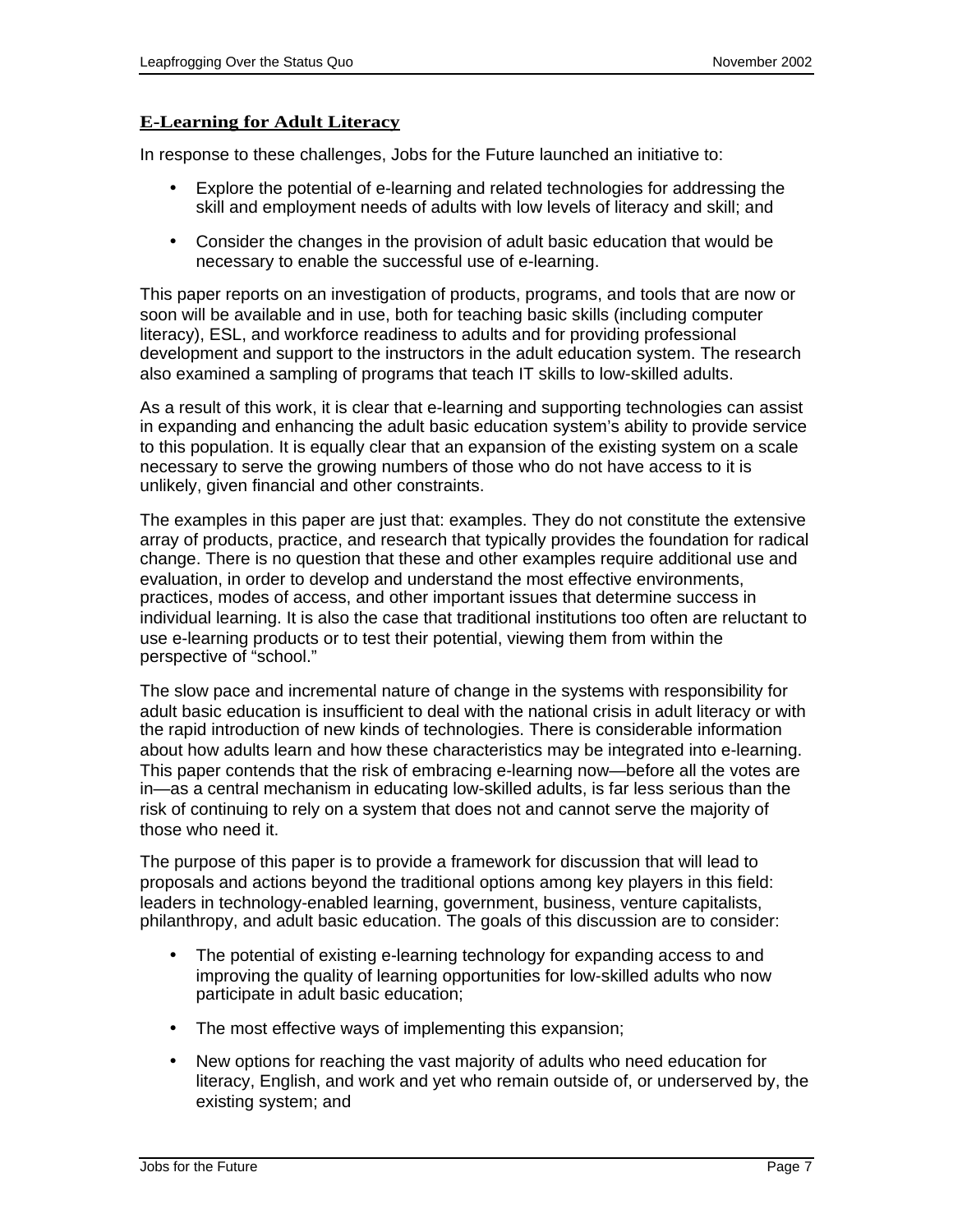• Immediate and effective ways of enabling implementation of new options.

This paper provides an overview of the investigation and findings and detailed discussion of selected examples. The Appendix that follows includes "snapshots" of over 30 products, programs, and resources.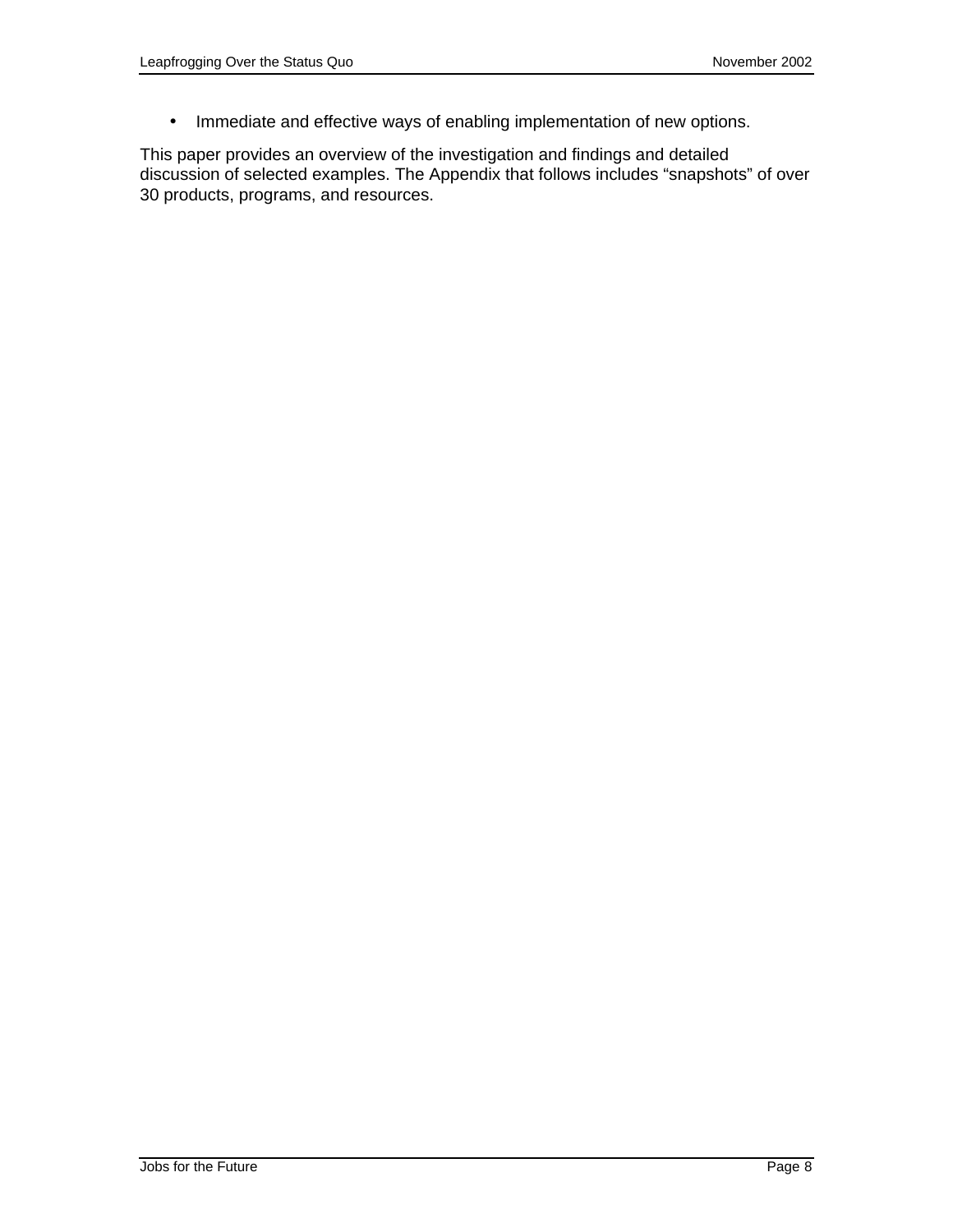### **E-Learning's Potential: Asking Different Questions**

What environments, structures, and opportunities for learning would we create using technology, if we did not have the systems now in place?

Technology has the potential to transform the means by which we learn and access information in the twentieth century in two important ways. First, technology enables us to do many of the things we already do faster, more flexibly, more efficiently and with greater access for all. Second, technology enables us to do things that we cannot now do, or to do them in ways that are significantly different. Technology makes possible an entirely new environment and experience of learning that goes well beyond the classrooms, curricula, and text-based formats to which we are accustomed.

E-learning is as much about information, communication, and the learning environment as it is about technology. We have only begun to develop and make use of the possibilities of the Internet and the Web. Access to virtual environments—seeing the interiors of museums, viewing urban and rural landscapes, exploring undersea, "visiting" a workplace—provides opportunities for individuals to gain some sense of places and things that can enrich a life and also raise their awareness of the education available to them.

Mitchel Resnick of the M.I.T. Media Lab argues that the view of computers and the Web as "information machines" misses their greatest potential for learning: use as "material" for making things. Computers offer the opportunity to learn while designing and creating everything from Web pages, to music, to art, to scientific simulations.<sup>4</sup>

Equally important, technology's capabilities prompt new questions about how learning occurs. John Seely Brown, a well-known scientist and philosopher of learning in the Digital Age, observes, "This past century's concept of 'literacy' grew out of our intense belief in text, a focus enhanced by the power of one particular technology—the typewriter. . . . [With] the Web, we suddenly have a medium that honors multiple forms of intelligence—abstract, textual, visual, musical, social, and kinesthetic."<sup>5</sup>

These perspectives are not yet widespread, nor is the infrastructure necessary to promote them. But the technologies that make them possible are available now. In considering how to expand the access of individuals to knowledge, skills, and information, it is equally necessary to consider ways of using technology beyond "support and delivery" for traditional education.

#### **Technology and Adults with Limited Literacy and Skills**

The electronic delivery of traditional classroom-based text, curricula, and communication supported by a teacher or instructor—often described as "online learning"—is the first generation of e-learning and the one that prevails in most corporations, postsecondary education institutions, and K-12 schools. Sometimes characterized as "e-reading" or "einstruction," it offers flexibility of time and place to the benefit of many students and

 $4$  Mitchel Resnick, "Rethinking Learning in the Digital Age", in The Global Information Technology Report: 2001-2002. World Economic Forum and Harvard Center for International Development.

<sup>&</sup>lt;sup>5</sup> John Seeley Brown, "Growing Up Digital" in *Change* (March/April 2000). www.aahe.org/change/digital.pdf.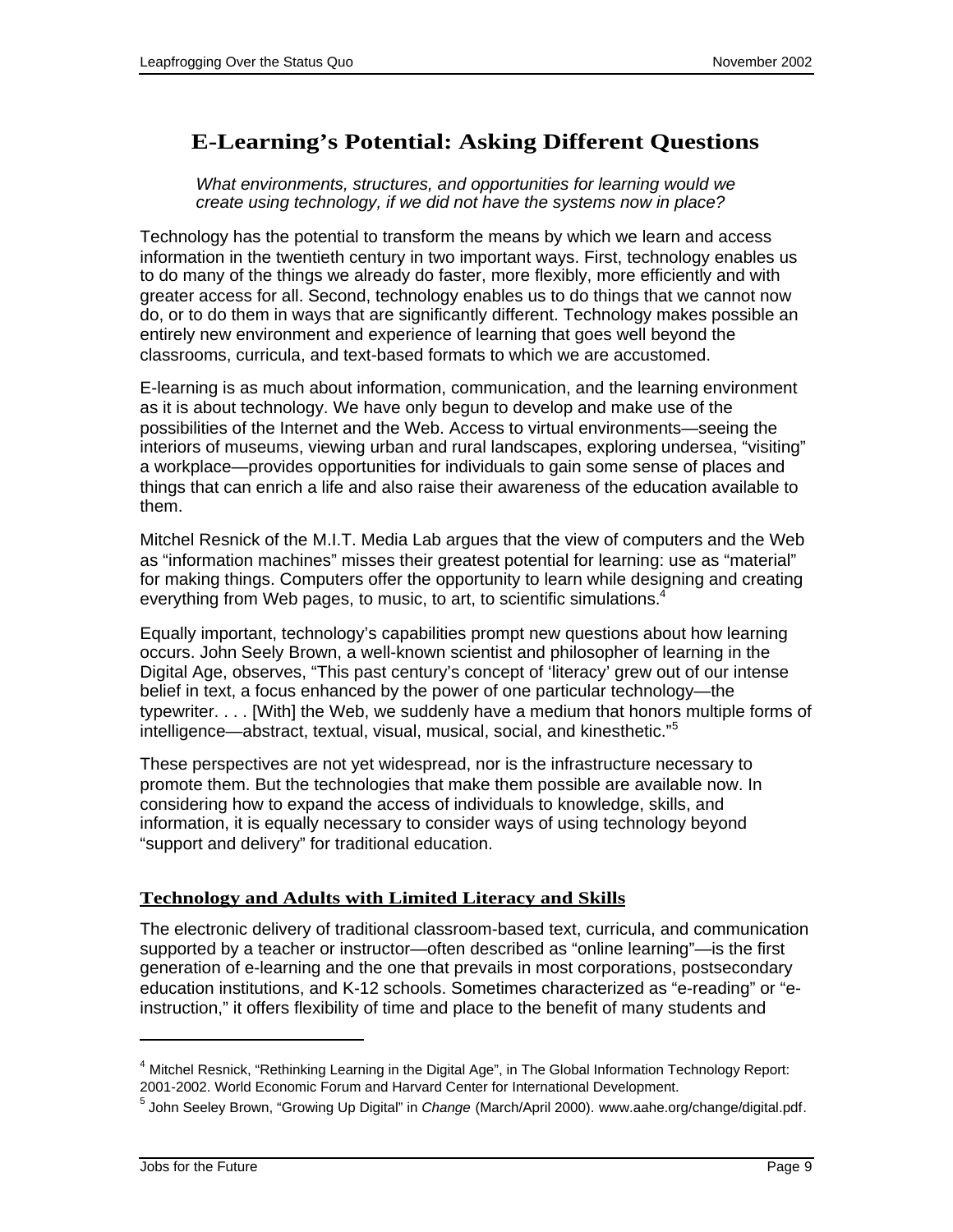employees, but it is effective primarily for individuals whose abilities and environment include successful experience in classroom learning, the ability to use computers and the Internet, on-hand technical support, self-direction, a willingness to ask questions, and an environment that reinforces the value of attention through incentives or penalties in the form of degrees/promotions or failing grades/employment consequences. It is not suited to low-skilled adults, who rarely have these capabilities or environments.

Much of the literature and professional opinion about basic skills, ESL, and workforce readiness education contends that the key to effective learning lies in approach more than content. The learner's background; experience with education and/or training and/or jobs; the attitudes and expectations of the learner; particular, not general, language; literacy and numeracy abilities; and practical issues of family, housing, health and child care all come into play. The means through which an individual is exposed to learning and information is another element in this mix. The ability to read text in English may not be the only initial route to knowledge.

What good technologies and good uses of technology offer is the potential to enable and support this more customized approach, whatever the shortcomings of a provider organization. The best instructors and organizations seek to offer individual attention for particular learning styles, opportunities to work and solve problems in groups, exposure to the world of work and employers, and a progressive but engaging and not intimidating learning experience. Well-designed simulations, interactive multi-media, and other technology-enabled tools can mimic many of these functions, expanding and enhancing the reach of the instructor. Using technology effectively to meet the needs of low-skilled adults will require supporting and engaging products, as well as new practices and opportunities in offering learning and information.

Existing products have these characteristics, but technologies in development, such as intelligent tutors and augmented reality, promise even greater effect. Web sites that are constructed to provide information in forms more suited to human inquiry that the menudriven format of today are emerging, such as www.Historywired.si.edu. Prototypes of "Content-based" smart cards hold information or courses that an individual needs, accessible upon insertion into a card "reader" at specified locations. Such options can go a long way toward eliminating the necessity for investments in ever-expanding numbers of computers and software programs. Wireless technology, associated largely with cell phones and handheld devices, also enables individuals to connect to an ongoing course of instruction, a mentor, and Web-based practice and information without traveling to a technology center, library, or school. Expansion in the development of simulations and games designed for learning as well as entertainment will match the experience of children and young people.

The personal "touch" that is held up as the standard to meet often falls short in the real world of tight budgets, volunteer instructors, inadequate preparation, inhospitable physical environments, and other all too common realities. Technology can extend the capacity of the finest teacher and make up for some of the deficiencies of the poor teacher. And for the more than 90 percent of adults who lack access to education, any opportunity for learning—however inadequate when compared with a trained and attentive instructor—is better than none.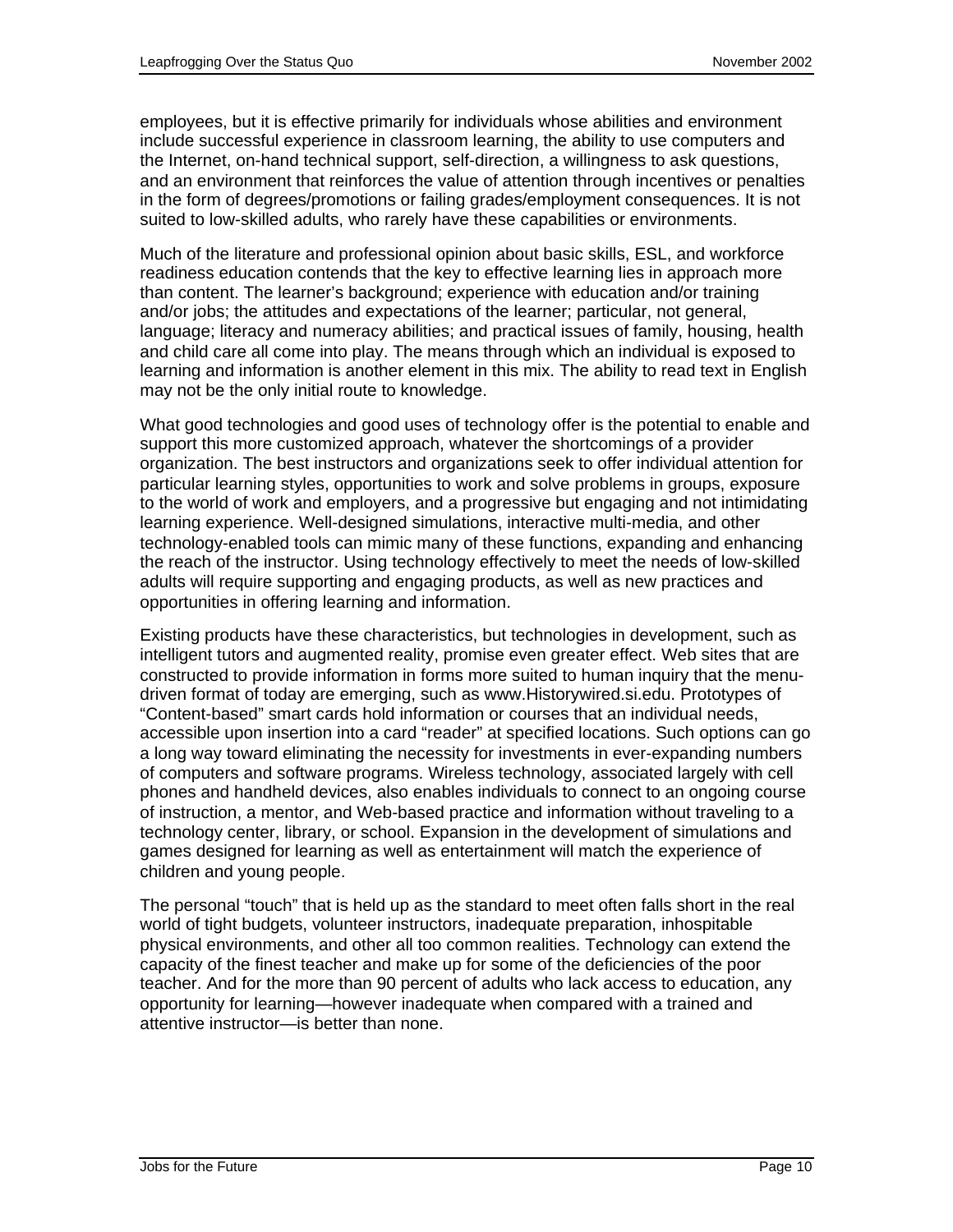#### **Defining E-Learning**

For the purposes of this paper, "e-learning" is technology-enabled (video, software, or the Internet) instruction, content, access, information, assessment, and learning. This includes:

- ß Technology (drill and practice, interaction, audio/video) that extends and enhances the capacity of teachers with large and diverse classes;
- ß Technology that enables instructors to customize lessons to suit particular needs (authoring tools, Web-based resources);
- ß Vibrant and engaging content that can be critical to an adult's interest in continuing in education and in lifelong learning;
- ß New technologies that enable many adults to learn more effectively than in traditional classroom instruction (intelligent tutors, augmented reality);
- ß The opportunity provided by the Internet and the Web for communication, new ways of relating to information and knowledge, and visual and audio exposure to other places, people, and things;
- ß Technology that enables assessment of an individual's literacy, language, and skills faster and with additional qualitative measures; and
- ß Access for adult students to information about the community services that are often essential to enable them to get to work or classes (e.g., child care, transportation, health care, immigration, unemployment).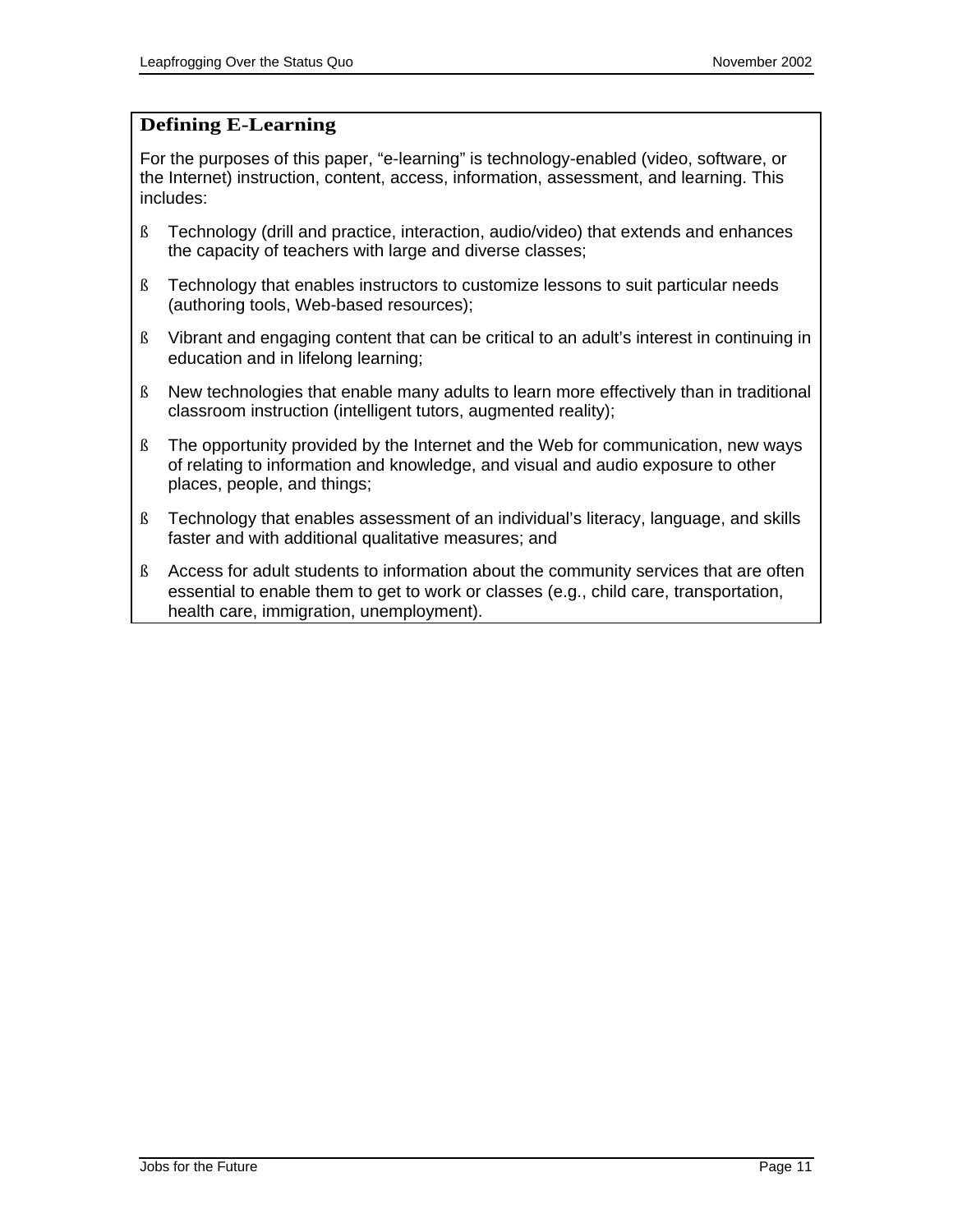### **E-Learning Products and Programs for Adults**

#### **Criteria for Selection**

This investigation of technology-enabled products, programs, and tools led to a focus on those that offered **multiple learning paths, active engagement, and a real world context to the learner.** These characteristics were recommended consistently as necessary components to encourage optimum learning and to the willingness of the adult learner to continue his/her education.

The critical questions for any product, curriculum, method, or other component in learning concern effectiveness, ease of integration into the learning environment, cost of development and purchase, and how well it achieves its purpose relative to a product or method already in place. In the case of technology-enabled learning, the issues of integration and relative performance include whether the technology increases student access and the quality of the education, whether there is enough support for a teacher's ability to understand and use it, and whether it has potential for wide distribution and sustainability.

The question of effectiveness in e-learning is not an easy one. There has been little research and evaluation about the impact of technology in basic education, ESL, and personal development on adults with low levels of skill and literacy. Most of these products and programs are new, and therefore most of the evaluations rely on relatively few pilot sites. In all but a few cases, such as the Pennsylvania pilots using distance learning for the PBS Workplace Essential Skills, e-learning continues to take place within the context of a traditional instructor-led, set curriculum, classroom environment. In consequence, available research and evaluation offer conclusions about using technology as an "add on." However, initiatives now underway, such as the multi-state IDEAL project, address learning in a technology-enabled environment and should provide valuable insights.<sup>6</sup>

Outcomes that determine effectiveness in adult learning for literacy, English, and work in the Digital Age also encompass factors such as success in acquiring skills for getting a job, negotiating the workplace, finding useful information using computers and the Internet, managing the practical aspects of daily life and culture, and developing the selfesteem and motivation that many of these adults lack. The evidence from this perspective is largely anecdotal, reported by programs that have served as pilot sites for new products, but it does suggest significant value in using computers, the Internet, and e-learning products.

For these reasons, this research tended to focus on examples developed, funded, or used by public- and private-sector organizations with significant experience in the field of

 $^6$  The National Adult Education Professional Development Consortium, in collaboration with TECH21 partner, Jere Johnson, University of Michigan, is working to enhance and expand distance learning systems for adult learners. Fourteen states are currently collaborating to develop: 1) assessment systems for distance learners; 2) a handbook for distance learning teachers; 3) online courses for distance learning instructors; and 4) experiments to develop various components of a distance learning system. Early development of this collaboration was supported financially by U.S. Department of Education, Office of Vocational and Adult Education.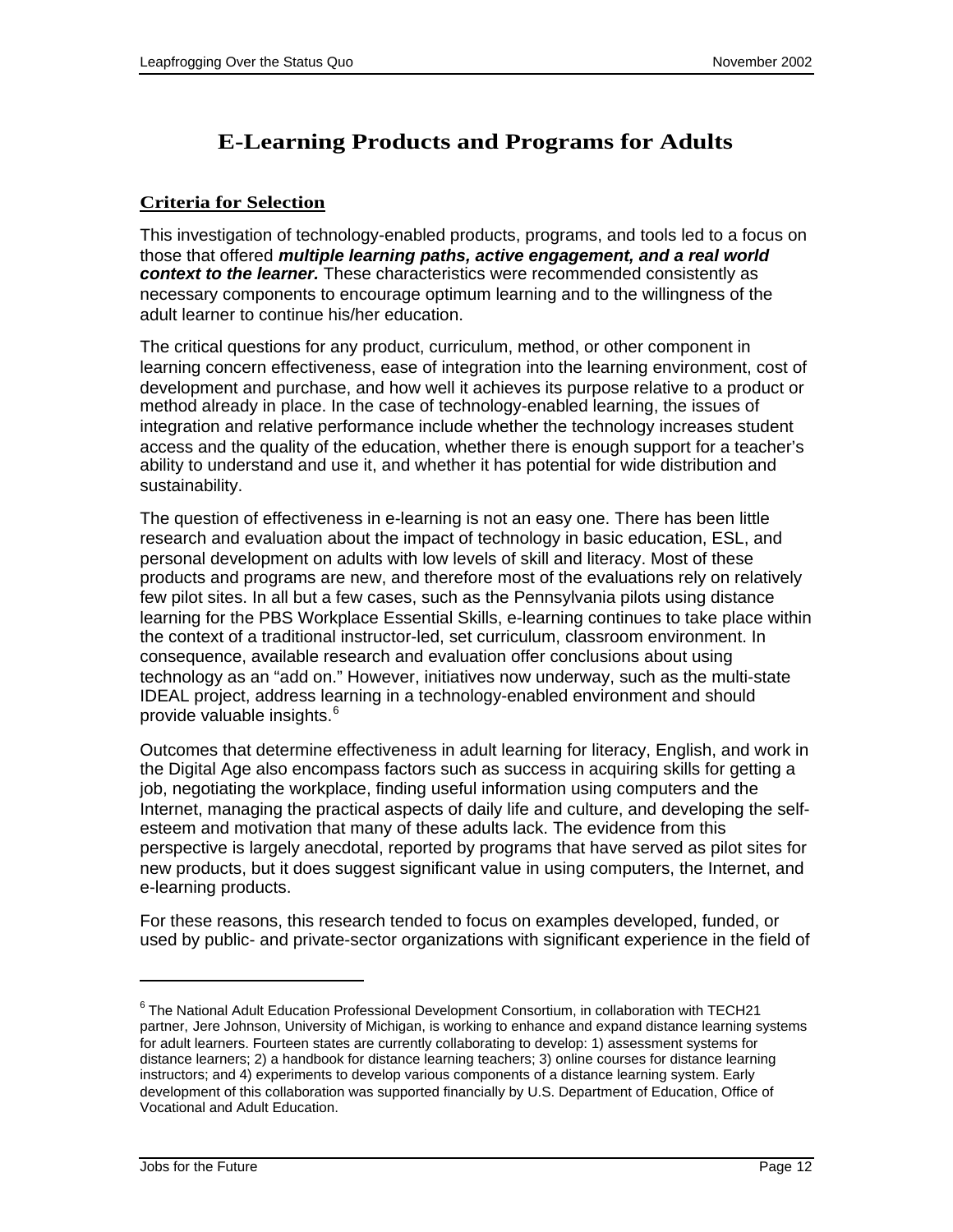adult basic education. In almost every case, interviews were held with the program manager, product developer, or funder, as well as with the manager of selected pilot sites when possible.

#### **Characteristics**

Most of the products and programs are both derived from and designed for a structured, supportive environment, in which the individual is enabled and encouraged to struggle and to succeed, despite barriers. In addition, most are designed to support individual, self-directed study. Some of the new, Web-based programs (e.g., "English for All") are free to the user (at this time) and can be readily and easily accessed by a person with basic computer skills and some understanding of what he/she wants to learn. A number of these programs, such as PBS "Workplace Essential Skills," offer a student the opportunity to sign up with an "online teacher" who corrects and provides feedback on assignments and tests.

Other examples to watch that offer "unfettered" access to the individual are One Economy's "Beehive" portal site, with content tailored to the needs of the low-skilled adult, and the Bay Area Video Coalition's new DVD "Job Link" series, an interactive curriculum projected to be sold at a minimal cost of \$25. An inherent difficulty in determining the challenges and degrees of success or failure in Web-based or consumer-oriented products is the absence of tracking mechanisms. As Web-based education for all individuals becomes ubiquitous, the systems now in use to track, test, and certify students will need to expand to support this online learning.

Most of these products are available on both CD ROM and via the Internet, with a few exceptions such as TV411 that began as television alone before expanding to include the other delivery systems. Even when individuals are able to access the Web-version for free, there is a cost for supporting materials and for the CD ROMs.

#### **The programs, products, and tools selected for review have at least several of the following characteristics:**

- ß They are multi-media.
- ß They mimic through simulation or stories a real-time/real-place learning situation.
- ß They offer tailored responses to an individual's answers or choices.
- ß They provide opportunity for repetition and practice.
- ß They reference or take place within a workplace and/or real life context.
- ß They are supported with print materials.
- ß They are aligned, when relevant, with state and/or federal education, language, or other standards (such as SCANS or CASAS).
- ß They are engaging and non-threatening.
- ß They focus on possibilities (in outcomes, in jobs, in abilities) rather than on limitations (low literacy, unemployment).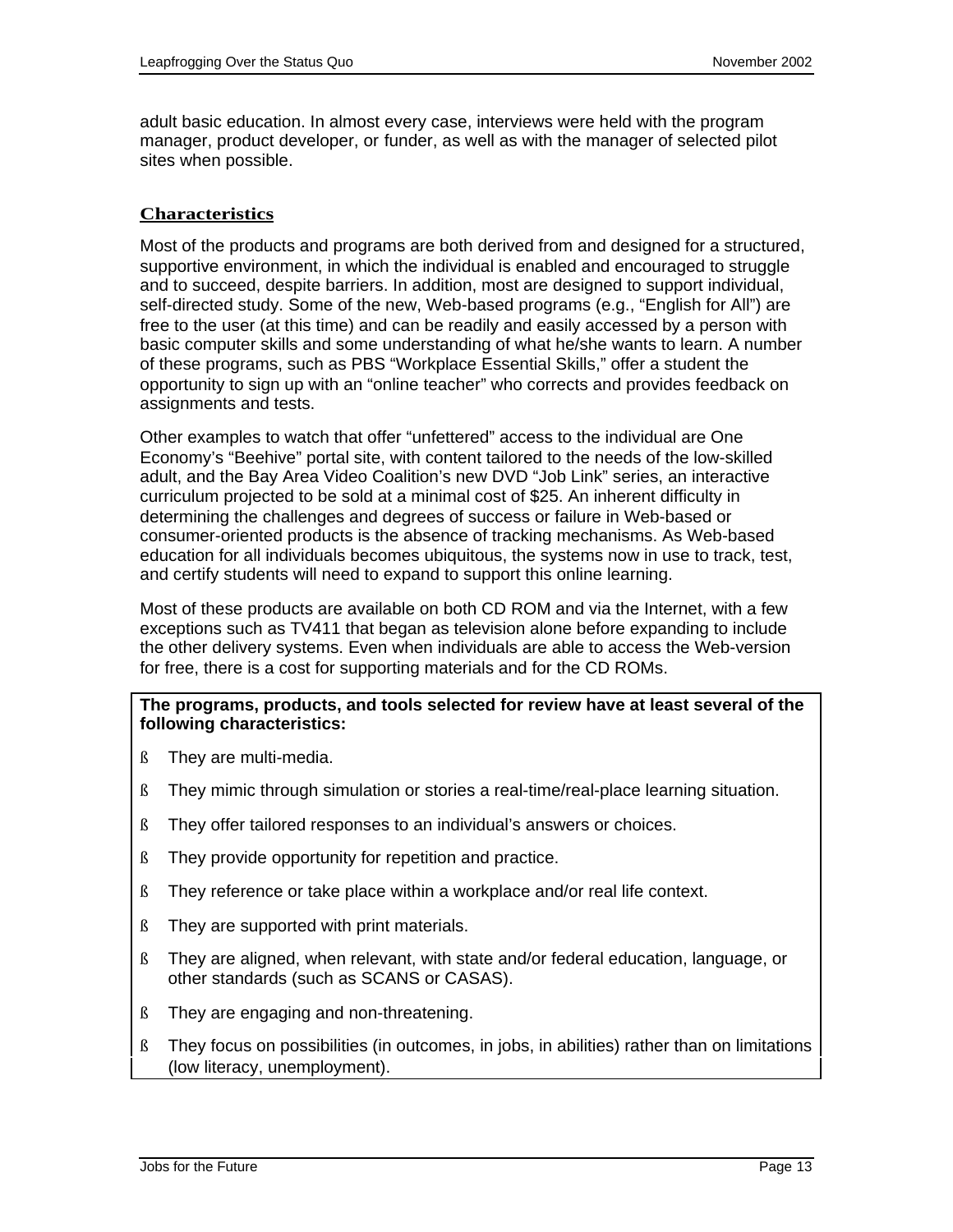#### **Goals**

Most of these products and programs serve multiple purposes but have similar goals: to provide literacy skills, personal and family information and development, acculturation to national and local culture and communities, ability to learn, willingness to continue in lifelong learning, preparation for work and career. To lend some structure for analysis and discussion, they are grouped into the following categories: $<sup>7</sup>$ </sup>

- Learning and accessing information through the Internet and the Web;
- Literacy (basic or GED) and workforce readiness;
- ESL within practical context of work/life/culture/civics;
- Workforce readiness with IT skills and competencies focus;
- Independent, self-directed learning; and
- Access and learning through community.

#### **Selected Products and Programs**

#### **Learning and Accessing Information through the Internet and the Web**

The ability to access and use the Internet and the Web is perhaps the most critical skill for individuals today, not only for work but also for full participation in the Digital Age, as it expands to include society, government, and community, as well as the economy. As Mitchel Resnick and John Seely Brown note, these technologies also offer opportunities to think and communicate and learn in ways that are no longer anchored to text.

For the moment, knowing computer basics is still a necessary first step, but the real value lies in learning about and understanding the capabilities, opportunities, and pitfalls of the Internet and the Web.<sup>8</sup> Practice and experience are essential for an individual to become comfortable with and cognizant of the span of possibility of the Internet and the Web. For this reason, Web sites that offer easily accessible guides through this new territory are of great value. One of the more interesting and engaging products that does so is a year-old Canadian portal site: **The Learning Edge.**

The Learning Edge is a Web-based tool and content site for individuals of any level of literacy. Designed in newspaper format, the site opens with a simultaneous audio, animation and text explanation and introduction to the "front page," with no need to log in or choose from a menu. A pilot project of the Canadian Wellington County Learning Center, the four "issues" that have been posted on the site since 2001 include stories about practical issues (health care), cultural and ethics issues (what to do with "found money"), and getting a job. There are also options for online chats, story contributions from individuals, and lessons in reading, writing, and math.

 $^7$  In most cases, the product and programs belong to several (see "Snapshot" appendix for matrix).

 $^8$  Conversations with Ben Hecht, One Economy Corporation and Bruce Lincoln, Institute for Learning Technologies at Columbia Teachers College.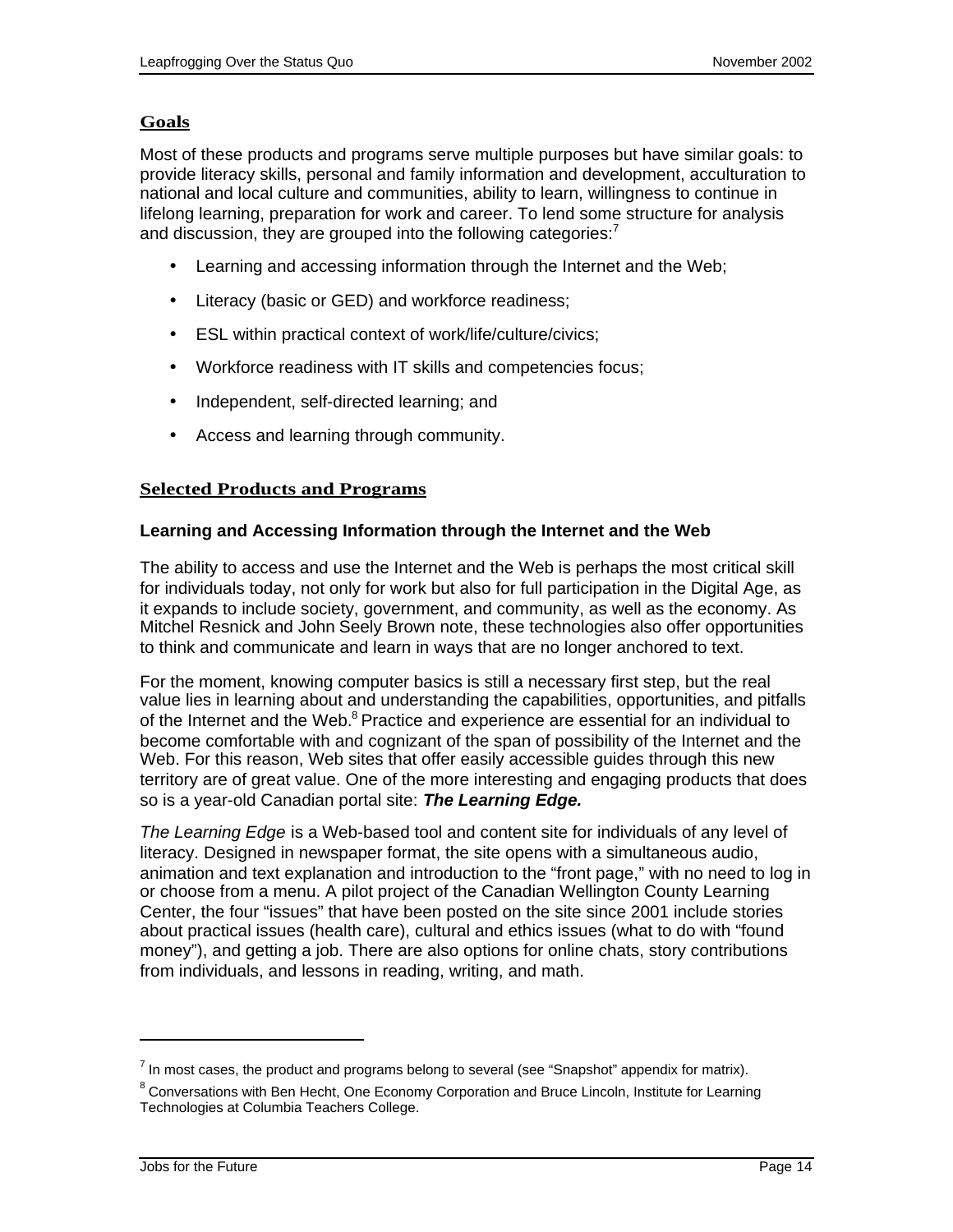Of special importance are The Learning Edge's stories about the Internet and the Web, such as those that use animated diagrams that demonstrate and explain computers, search engines, and Web sites. This feature is a first step in providing individuals with the tools, lessons, and examples needed to assess the value of information on the Web.

The number of Web sites that offer content that is easily accessible and of practical value to culturally and ethnically diverse populations is growing, but few sites provide the level of imaginative content and design that can engage individuals who do not have school or work-related experience with the Internet and the Web. In a survey of 1,000 Web sites, One Economy, an organization that introduces technology to individuals and communities, found that fewer than 10 percent were appropriate for adults with limited literacy. A 2000 study by the Children's Partnership found four significant deficiencies in the relevance of Internet content to low-income people: literacy barriers, language barriers, lack of cultural diversity, and lack of local information.

In response, One Economy (funded by corporations and foundations) established **The Beehive** portal site to provide useful, culturally diverse content at a literacy level and in a language that low-skilled adults can understand. The site is available in both English and Spanish, and both aggregates and develops content.

v See also: Harlem Renaissance; ALRI's "E-Square."

#### **Literacy (Basic and GED) and Workforce Readiness**

One of the more important objectives associated with adult basic education is convincing individuals to take responsibility for their progress and success (or failure) by engaging them in the activity of learning. Many of the products and programs included in this paper attempt to do so in several ways:

- The lesson/experience is situated in a context that is relevant to the learner and that provides necessary and practical information as part of the learning process.
- The quality and complexity of the media are comparable to that with which many of these adults are familiar—movies, television, and video or handheld games.
- They present education and information in a mode that enables the learner to have some control over the process: he/she can repeat the lessons or video, view the outcomes of tests and assessments, or hear correct pronunciation.

The ongoing television and video "series" developed by **TV411**, for example, centers on recurring characters in workplace and community circumstances that are relevant for the typical student in literacy and ESL education. For those who have no work experience or who are recently employed in a conventional work environment, these episodes provide a view not only of the workplace but also of the process of working there. The episodes include education about practical skills, such as reading a pay stub, creating budgets, and dealing with the health of a child. (The lessons in reading, writing, language, and communication are embedded in the episodes and correlate with most state curricula and with standards for GED preparation, SCANS, EFF, and others).

TV411 is available on CD-ROM and the Web, and new episodes are broadcast on over 100 public television stations. The Web-enabled options offer English and Spanish. Each of these programs is structured for an instructor-led environment, with lesson plans and other support for teachers. Each also enables individual, self-directed learning.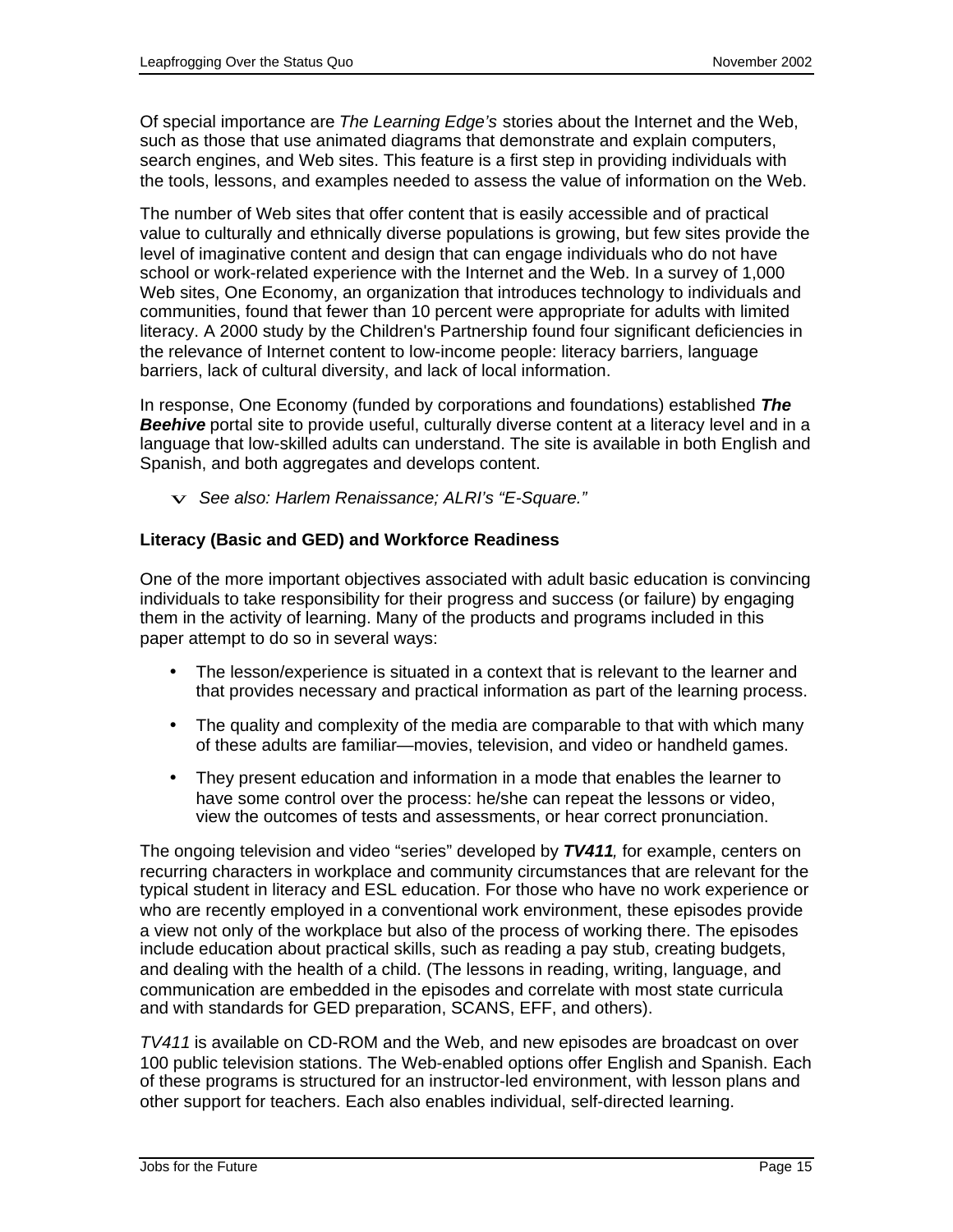Simulations are more expensive than other media, but they are very effective in engaging adults in interactive, collaborative, learning environments that mimic the world of work and life, providing a "virtual" experience that even a class visit to a local business cannot duplicate. Simulations also can provide parameters for learning that are closely linked with the experience on view, offering the potential for education that can be effective without a highly trained instructor.

**Classroom, Inc.'s** simulation programs represent a variety of particular businesses and organizations, using realistic, animated graphic representations of people and their environment. Each program is structured so that individuals work together to interact directly with the problems or challenge of specific situations. The outcomes the group generates may or may not have the desired effect but must then, in turn, also be addressed.

Each simulation is carefully layered to teach specific levels of reading, writing, math, problem-solving, and a variety of soft skills—all correlated with relevant education standards. The simulations targeted to high school students are suitable for low-skilled adults and have been used with adults in several instances. Classroom, Inc.'s program is accompanied by extensive teacher training and materials.

 $\vee$  See also PBS GED Connection and Workplace Essential Skills, The Study Place, California Distance Learning Project, and The Office. Entertech and SCANS 2000 CD-ROMS offer other types of workforce readiness simulations.

#### **ESL Within a Practical Context of Work/Life/Culture/Civics**

Technology provides an excellent option for the necessary practice and drill associated with learning any language. There are a number of products developed for K-12 education that do this well. In addition to the knowledge of vocabulary, grammar, and usage that is required, new and second-generation immigrants also need to be understood appropriately at work and in the community at large. They need guidance in national and local mores and in navigating the public agencies they need for housing, financial assistance, and other services. In some cases, they may benefit from learning particular vocabulary relevant for available jobs, regardless of their level of proficiency in English.

**English for All's** Web-based and CD-ROM program includes five compelling, real-life stories in twenty, fifteen-minute episodes. Each episode features a multi-ethnic cast and a friendly Wizard, who explains language and skill content throughout each story. The site includes interactive student activities, streaming video (for broadband connections), Flash-based audio, and a course management system for teachers to track student progress. Print materials are available in PDF and downloadable without charge from the Web site.

The lessons in *English for All* track to the student's answers as well as to the episodes, which become progressively more difficult. The student may review his/her answers with those that are correct and view the videos and lessons repeatedly. The content is based on the California ESL standards and skill areas identified in the Latino Adult Education Services Project, and it is correlated to CASAS and SCANS competencies. The site also includes a Spanish a translation of most of the online text. A link to an online translator accommodates speakers of other languages.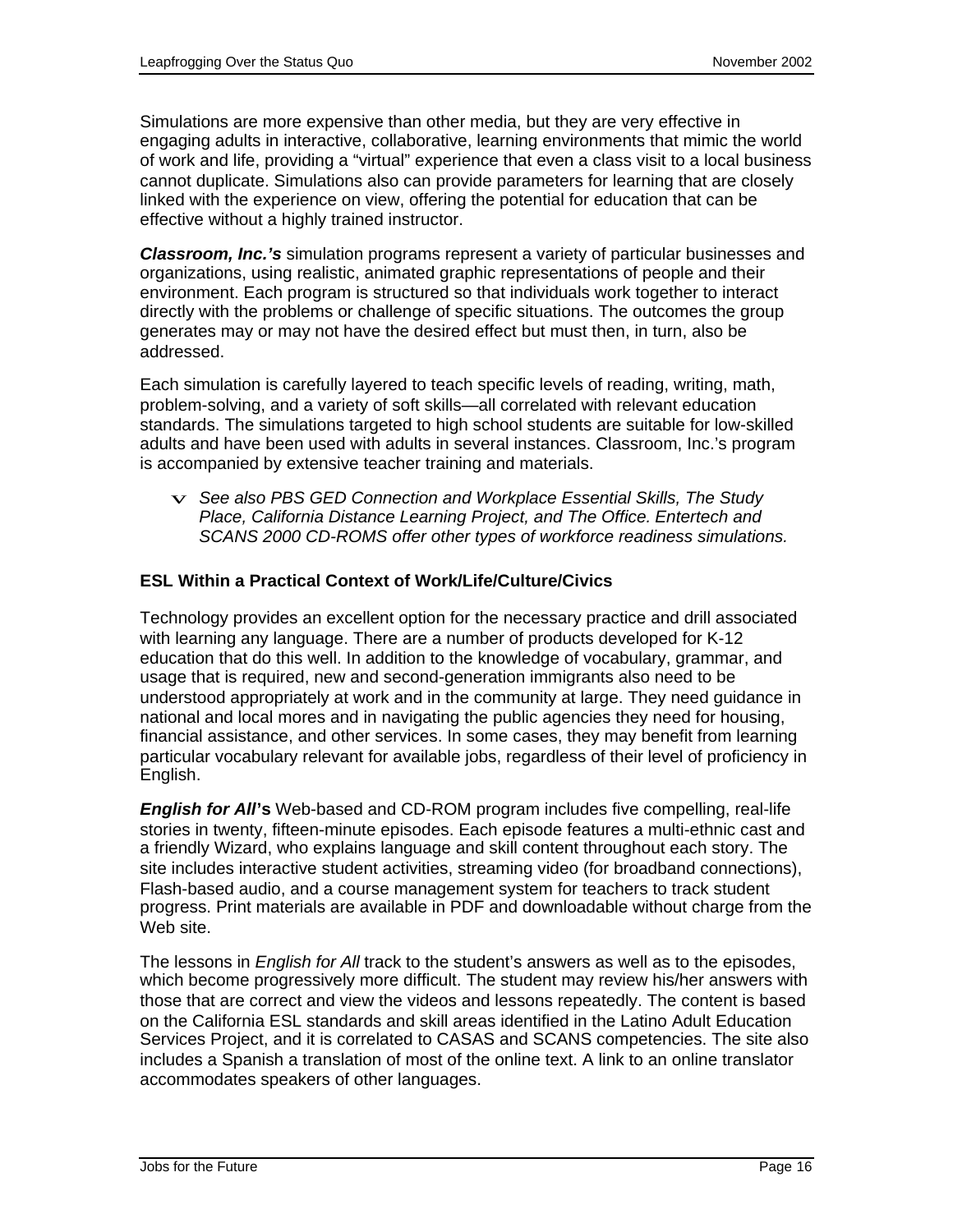Technology offers many options for flexible customization, and the **Reading Partner** is an extremely promising example. The Reading Partner is an IBM-developed and funded speech recognition technology and authoring tool. It combines traditional "practice and drill" characteristics with customized audio and text developed by instructors or managers. Derived from a similar tool designed and used successfully with elementary school students, Reading Partner provides audio text recorded by the instructor(s), as well as the interactive capability to record the student's voice as he/she responds to questions.

The tool enables visual as well as text-based depictions and is especially appealing to adults who are hesitant to read or speak aloud in front of others. The authoring aspect of the tool allows the instructor to develop "books" customized to suit the needs of the students, whether acculturation, family- or work-related, or other issues. Reading Partner can be adjusted to the skill level of emerging readers by increasing the amount of text that is "chunked" for practice reading, as well as the sophistication of the vocabulary.

Reading Partner serves both teachers, as an authoring tool, and adults who need to improve their reading ability. It is included as an example in this category for ESL in large part because a number of pilot sites used it for that purpose. In particular, the Rochester, Minnesota Workforce Development Board—Workforce Development, Inc.—not only developed "books" for students in ESL but also customized vocabulary and context to the requirements of a local employer ready to offer jobs to the graduates.

Many adult students in literacy and ESL programs also are often anxious when they are confronted with print, particularly in a public setting. Managers in the pilot sites reported that the interaction with computers and this technology engaged and excited the students, who often remained after class for further practice. It also provided a familiar environment: the "books" were relevant to the particular circumstances of the students. This type of tool adds to an instructor's ability to offer "individual" attention and to address particular nationalities.

One of the benefits of video, particularly for ESL students, is the ability to view a segment repeatedly until both the words and the story line are understood. Some literacy courses reject audio in order to focus on reading skills. Others like English for All and the Reading Partner include audio in order to ensure correct pronunciation and to assist in developing skill in everyday spoken English.

 $\vee$  See also: Crossroads Café, California Distance Learning Project, Project Connect.

#### **Workforce Readiness: IT Skills and Business Competencies**

**Entertech** is a "high end" simulation product, providing 45 hours of programs designed for potential entry-level workers in high tech manufacturing. It was developed over several years in Austin, Texas, in response to a series of discussions with employers and representatives of other organizations concerned with the lack of entry-level workers in IT. The discussions concluded that the most effective preparation for work in manufacturing and particularly IT was an apprenticeship program, but this is expensive and lacks flexibility. Simulation offered an alternative.

The program focuses on soft skills and group interaction, and the learners must work in teams. *Entertech* is Web-based, but the program's developers chose to structure it for a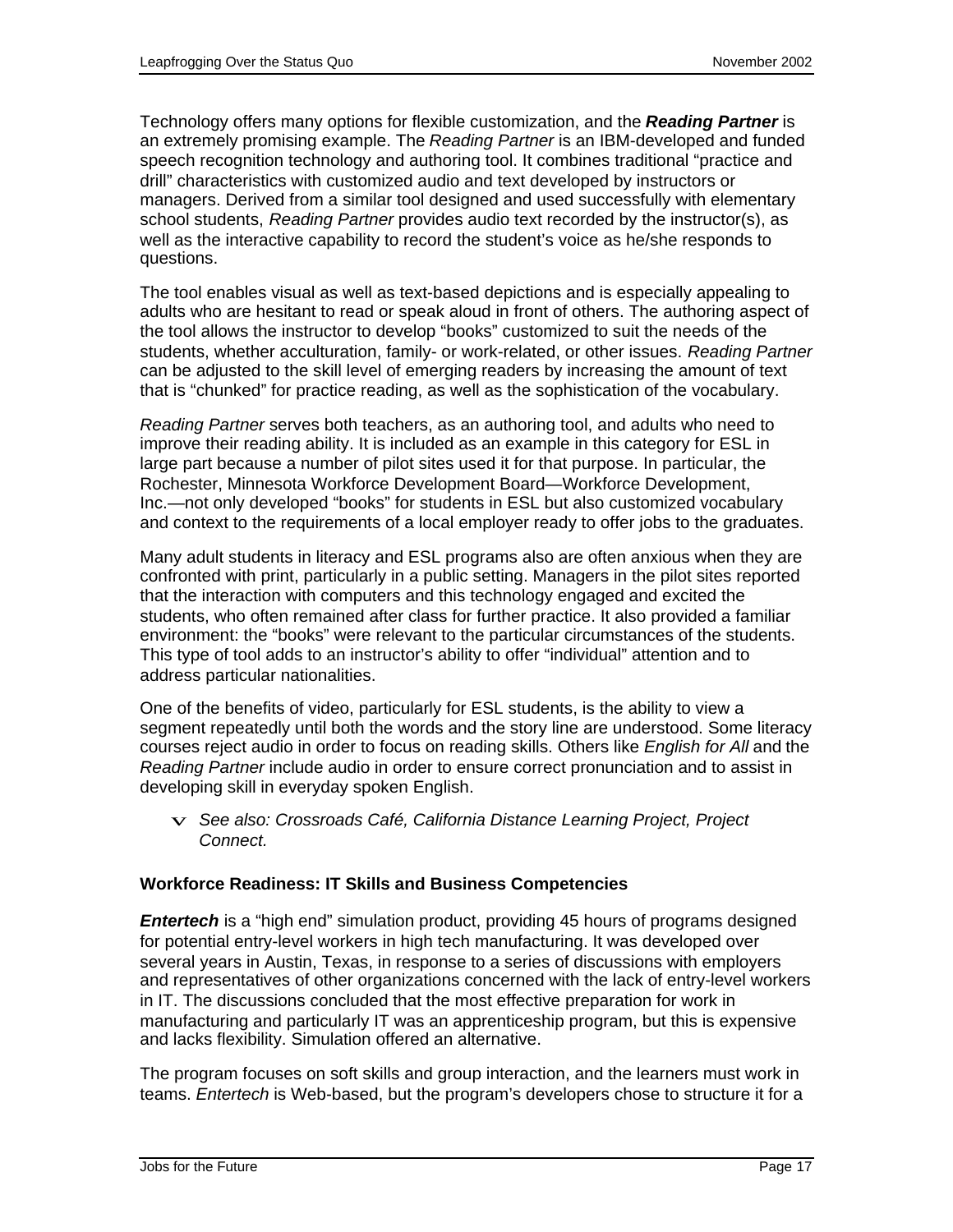teacher-supported, classroom environment out of concern for maintaining student interest for such a long, sustained course. One of Entertech's more innovative aspects is embedded assessments ("stealth" assessments) that track a student's performance periodically, providing feedback to both students and teachers. Entertech's architecture also provides for alternative follow-on questions, tailored to the individual's answer.

The Bay Area Video Coalition is experimenting with a product suitable for the consumer market: its new **JobLink Interactive Learning Series** on DVD. The five DVDs (two are on the market) integrate lessons from two successful programs that BAVC has delivered previously on site: a "bridge program" to bring skills up to a level sufficient for Web development training (developed jointly with Goodwill Industries of San Francisco) and a 16-week immersion Web development training program. Translating the courses to DVD makes this training available to a much larger group of individuals, either through training providers or individually.

BAVC has designed the series for use by individual students as a self-paced learning application or for additional practice after classroom instruction. The series has been structured with the new learner in mind, providing clear, simple explanations with a strong focus on hands-on practice; accommodation of multiple learning styles including text-based and audio/visual explanations; and extensive exercises and quizzes to bolster knowledge retention. Each DVD is divided into chapters that can easily be integrated into an existing classroom curriculum.

The DVD is being marketed for \$25 each, but despite the low price, market promotion and dissemination is a challenge. Like many of the new products—many free on the Web—the non-profit organizations that have developed them have little experience or funds to support marketing and distribution. BAVC hopes to have assistance in this endeavor from one or more companies with this expertise.

 $\vee$  See also: SCANS CDROM simulations; ASPIRA CTC programs; One Economy's digital communities; National Urban Technology Center; Harlem Renaissance.

#### **Independent, Self-Directed Learning: Games, Tutors (Human and "Intelligent"), and Augmented Reality**

The lure of "intelligent tutor" technology lies in its promise to respond to the particular needs of a particular individual at a particular time, and to remember and adapt information about the individual—learning styles, knowledge foundation, communication techniques—for ever more customized and effective use. This technology is not yet fully available, but the importance of this kind of support has led a number of online programs suitable for individual, self-directed learning to provide guidance and/or feedback through the "as needed" service of a teacher online.

**GED Connect** and **Workplace Essential Skills**, each produced by PBS Literacy Link, offer access to teachers recruited by PBS from schools around the country. The service is free, currently supported by PBS funds. The student sends completed work to the teacher for correction and feedback.

**Smarthinking's** "live tutor" system is another version, and one that seems to have found a successful business model. In Smarthinking's model, carefully screened and specially trained subject-matter experts (teachers, professors, graduate students, others), are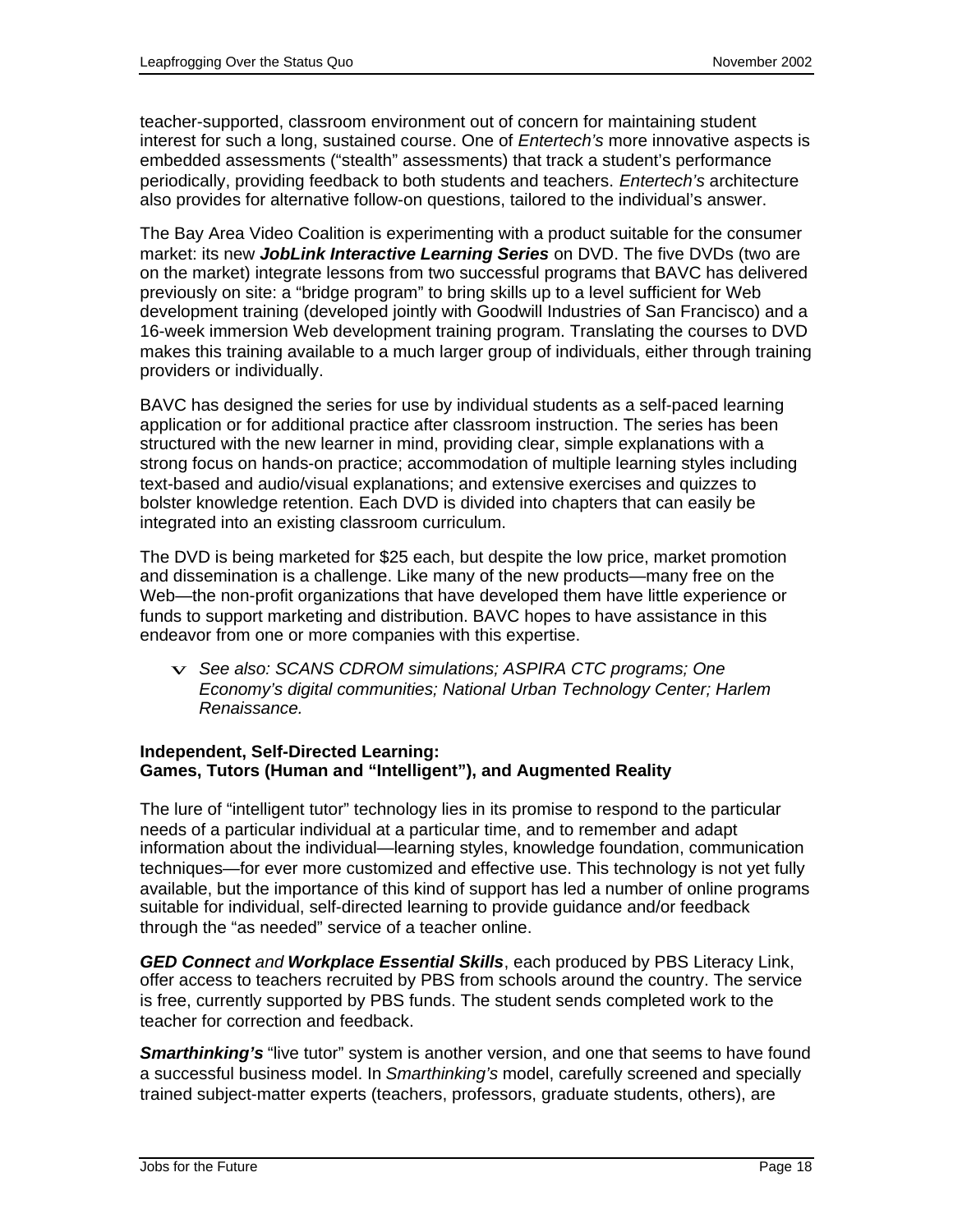available 24/7 to coach students who have questions or need other kinds of help—including math and writing. An organization "buys" a certain number of hours of tutor time, and individuals draw down on it as needed.

Games are proving to be particularly successful in motivating individuals to learn and in providing the learner an opportunity to react and respond to a variety of environments and circumstances. In addition, the ubiquitousness of games among young people argues for their use in engaging and teaching individuals. Games are among the most expensive of technology applications to create, but the U.S. Army has begun to develop games for a variety of purposes.

**America's Army** consists of two games to encourage recruitment among young adults. The first game enables multiple players to log on through the Internet and take on the roles of U.S. soldiers teaming up to battle terrorists; the second presents players with the opportunity to progress through a virtual career in the Army. Each is available through free download or CD-ROM. The army anticipates recouping the high cost of development—about \$7.6 million —through successful recruitment and cutting down on the number of recruits who sign up but quickly change their mind and leave during training. These games may pave the way for more consideration of the learning and economic potential of games for the low skilled adult market.

 $\vee$  See also ICT Games Project; Quantum Intelligent Tutor.

#### **Access for Individuals through Building Community**

Despite the gloomy picture of much of the adult education system, many nonprofits and CBOs are using technology not only to deliver services but also to enrich communities, connect with employers and jobs, and develop leading edge technologies and applications of e-learning. In many instances, programs or community-wide strategies were developed that incorporated particular products or tools. Such organizations view full participation in the digital economy as the key to short- and long-term success. The close connection among access to technology, literacy and certifications, and the computer and Internet skills required for most jobs, and particularly the high-potential IT jobs, makes a convincing case for this type of approach.

**The National Urban Technology Center** works through partnerships with communitybased organizations to create a nationwide network of computer training centers (CTCs) and groundbreaking curricula that empower job seekers and inspire youth achievement. Urban Tech also delivers turn-key computer training centers connected to the vast resources of the Internet, industry standard curriculua, and technical assistance for operating successful computer training centers.

 $\vee$  See also: ASPIRA's CTCs, One Economy's Digital Communities, Harlem Renaissance, Technology for All – Houston.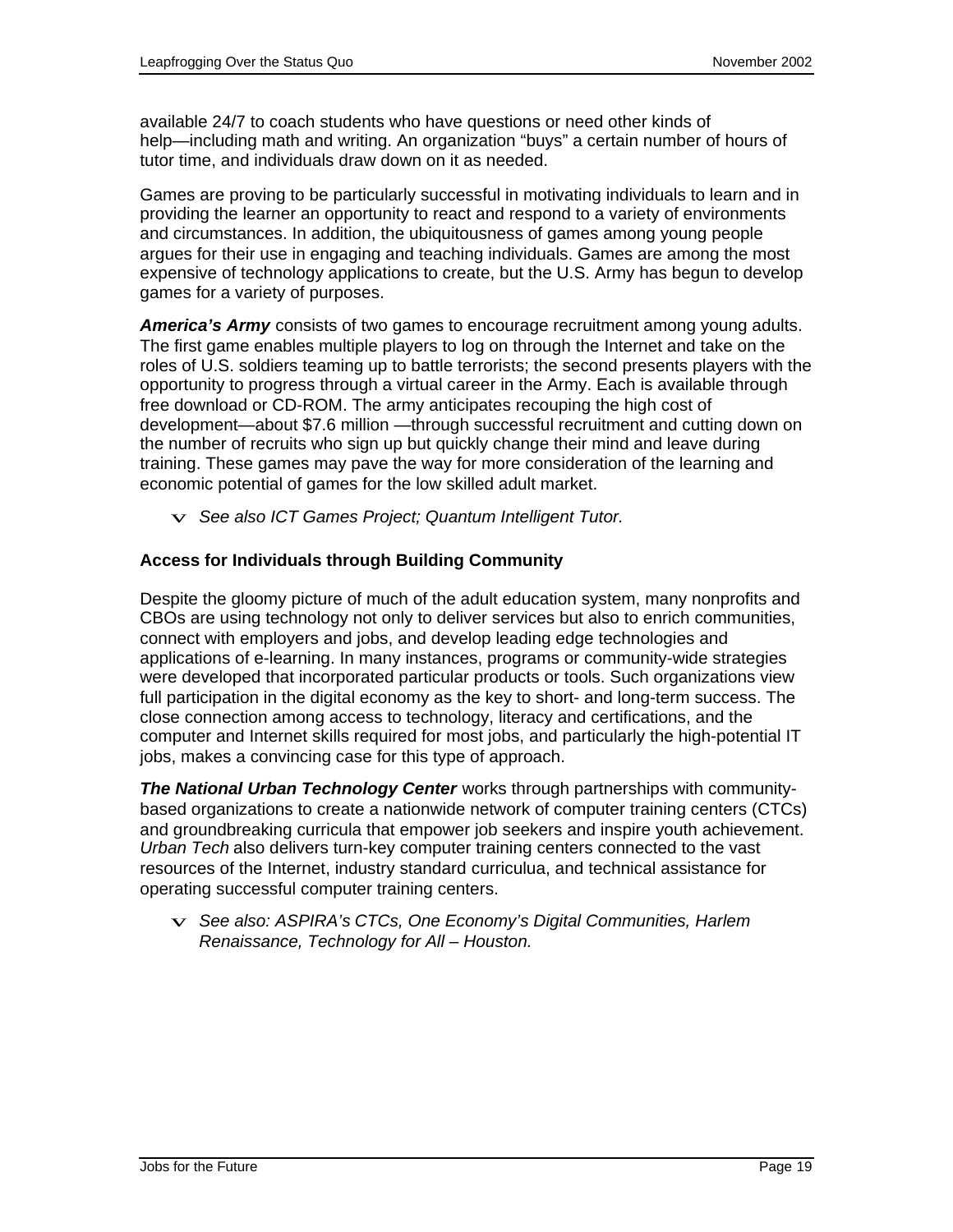### **E-Learning Products and Resources for Teachers**

#### **Technology and Teachers/Instructors**

The issues that confront developing and using e-learning with low-skilled adults hold true for most teachers as well, who also require ease of use, information that is anchored in the context of their work, and supportive environments.

There is little online access to professional development and support for *traditional* teaching practice for adult education teachers. Not surprisingly, this appears to be a result of the fact that teachers who are uncomfortable with using technology, and therefore look to resources without a focus on technology practice, also are uncomfortable in seeking help online or in multi-media products. There is movement in this direction, however: Pennsylvania State University's World Campus now offers an online Master's Degree in Adult Education. A partnership led by the National Center on Adult Literacy is preparing to release online and on CD-ROM the "Professional Development Kit." The kit offers professional development and other resources to teachers, using technology for delivery but not in the teaching process.

Instructors interested in using technology in education have two options: Each of the elearning products referenced here includes substantial materials to support instruction, and many offer on-site and online training and network support. Secondly, there are a number of portal sites for resources on the Web, led by the Outreach and Technical Assistance Network, initiated and supported by California and Sacramento County, that provide information on research, policy, lesson plans, networks, detailed guides to using computers and the Internet, and links to other sites. Given that a number of Web sites provide subject- and grade-specific games, lessons in and for different languages, and other activities without provenance, linking to sites recommended by organizations such as the Outreach and Technical Assistance Network is important.

A number of new and soon-to-be released products focus on professional development using technology for particular subjects. The Lesson Place and the ESL/Civics Link Web site, among others, are being tested in field sites and may offer additional examples of practice and effective use.

#### **Peer to Peer Practice and Support**

Many teachers consider that information and examples of good practice provided by peers is one of the more valuable options for professional development. **Captured Wisdom,** a seven-part videotape series, is also available on the Internet. It includes captioned video vignettes, transcripts, and innovative and replicable activities. These are shown, described, and discussed by front-line classroom educators and learners so that other teachers have the experience of visiting the class and talking directly with the learners and teacher. Questions developed by focus groups of teachers are used both in the videotaped discussions and in accompanying material. When used as a vehicle for professional development, Captured Wisdom is especially useful for stimulating teachers to think about and question the approaches of other teachers and the ways they might adapt what they see and hear for their own local education contexts, learners, equipment, and curricular and instructional goals and plans.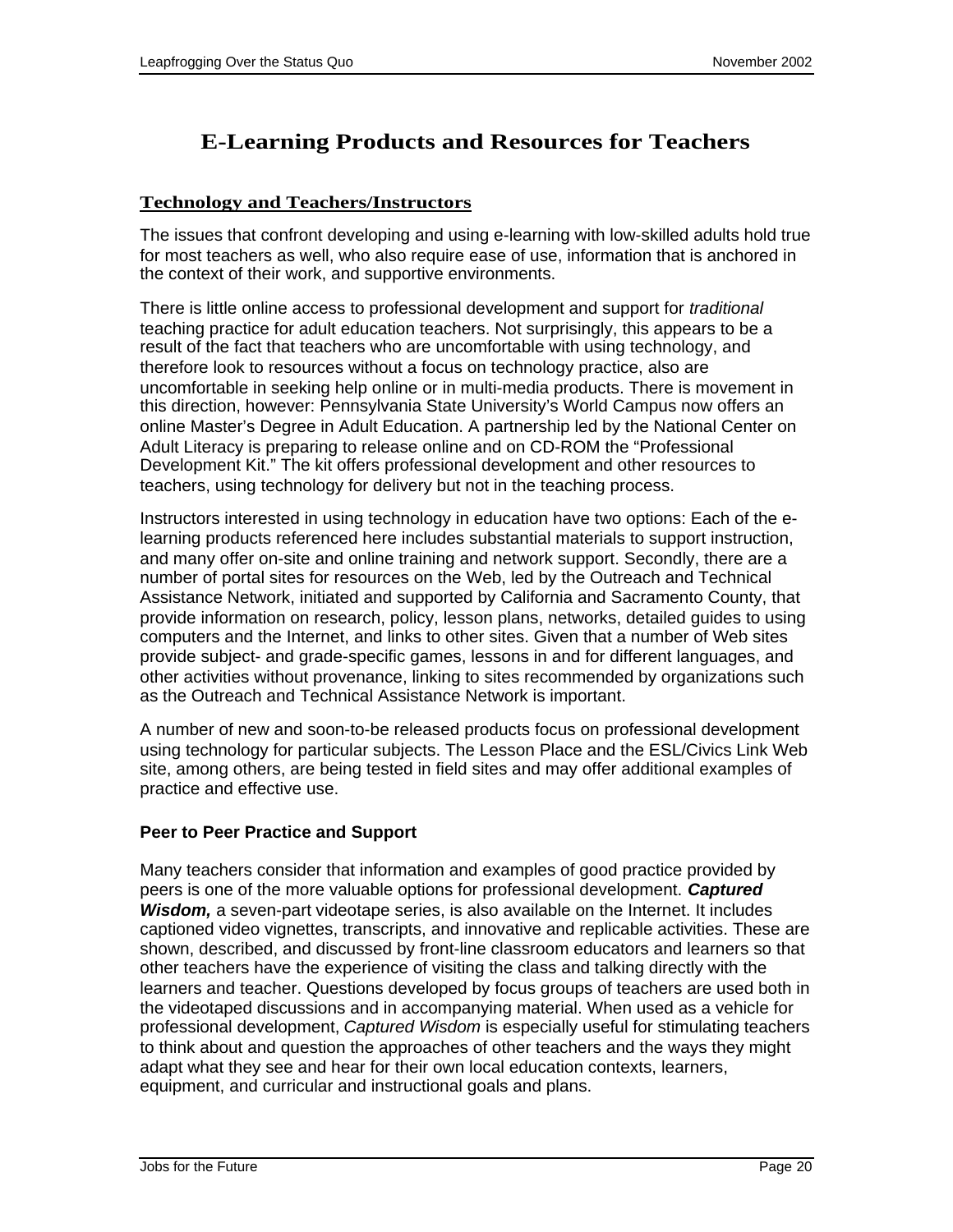$\vee$  See also: Lesson Lab, Professional Development Kit (PDK), Coalition for Limited English Speaking Elderly/CLESE.

#### **Lesson Planning and Authoring Tools**

One advantage of technology is the ability to customize instruction to the needs of individual learners. This is of particular value in the adult education system, with the extensive diversity of the population.

**The Lesson Place,** available on the Web and CD-ROM, enables teachers with no skills in programming to create a wide variety of multimedia learning activities. Using simple forms and careful audio and text-based explanation, the tool can automatically create several types of activities from the same set of information, including lessons, quizzes, games, and exercises, using words, pictures, and sound. Students registered in the class can do daily class assignments or find learning activities on their own. Student records and work are saved on disk, and teachers can track progress.

v See also: Reading Partner, Lesson Lab, ESL/Civics Link.

#### **Laying the Foundation for Sharing Knowledge**

The U.S. Department of Defense's Advanced Distributed Learning Initiative (ADL) was established in 1997 to develop a DoD-wide strategy for using learning and information technologies to modernize education and training and to promote cooperation among government, industry, and academia to develop e-learning standardization. The most notable of these partnerships has developed a model (the Sharable Content Object Reference Model—SCORM), that provides the framework and reference that enables content, technology, and systems using this model to "talk" to one another, ensuring interoperability, reusability, and manageability, and providing a sound economic basis for investment. New initiatives to develop content and curriculum in K-12 and postsecondary education are underway that ultimately will enable any teacher using any system to tap into such information resources.<sup>9</sup>

#### **Online Resources**

In addition to the **Outreach and Technology Assistance Network**, other sites have become increasingly robust. The **National Institute for Literacy** Web site offers "Special Collections" and an innovative list serve for instructors interested in using technology with adults. The **Adult Learning Resource Institute** is an initiative of the Graduate College of Education at the University of Massachusetts at Boston. It is one of five regional support centers of the Massachusetts System for Adult Basic Education Support. In addition to information and links, the Adult Learning Resource Institute also offers practical sections for adult learners, such as "E Square".

The new **Tech21** collaborative initiative builds on and includes these and other Web resource organizations. Tech21 is meant, in part, to serve as a central repository of products, practice, programs, activities in development, news, and networks in an effort to mitigate the tendency of organizations to develop in isolation products that serve the

l

<sup>&</sup>lt;sup>9</sup>. Distance Learning Resource Network (www.dlrn.org); Wisconsin Academic Co-Lab [\(http://www.adlnet.org/index.cfm?fuseaction=colabacd\).](http://www.adlnet.org/index.cfm?fuseaction=colabacd)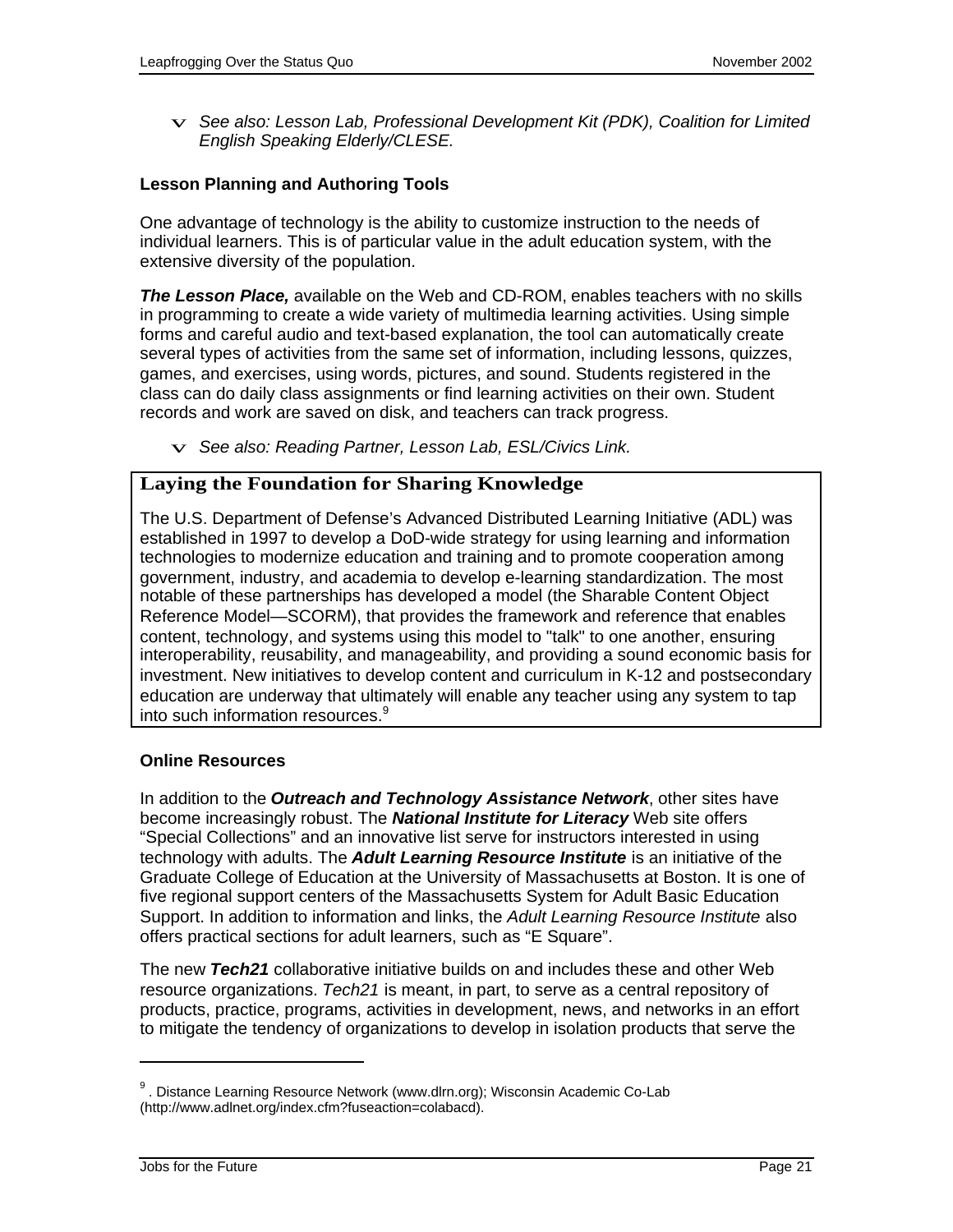same purpose as others that already exist. Further, Tech21 will oversee field tests of particular products, a potentially effective mechanism for speeding up promotion and distribution.

#### **Assessment and Feedback**

New tools from Educational Testing Service and the Center for Applied Linguistics are in final stages of development. The **PDQ Profile** from ETS is a computer-based assessment of adult literacy that includes conceptual abilities as well as prose, document and quantitative abilities. The Center for Applied Linguistics is developing a **Computer-Assisted Oral Assessment for Adult English Language Learners** based on the Basic English Skills Test (BEST) oral interview. The new test will be administered face to face with an administrator who enters scores into a computer. The software selects the next test question, adapting the difficulty level according to the scores that are entered. It also will be able to distinguish measures of progress over short periods of time, as each time the test is administered it will generate a different set of questions.

**Mind Cue** is an interactive Web-based tool designed to assess the learning styles and optimum learning method and media for an individual. As students complete the assessment, reports are immediately available to them, their teachers, or their parents as the school or the instructor judges it appropriate. Coordinators can log on at any time to check the progress of any student or group of students, thereby pinpointing strengths or relative weak points. The group supervisor can, in turn, review the assessments of an entire level (such as sixth graders or freshmen) to determine the strengths and learning patterns for entire student populations—a handy tool when considering a new text or a different approach to teaching a particular subject.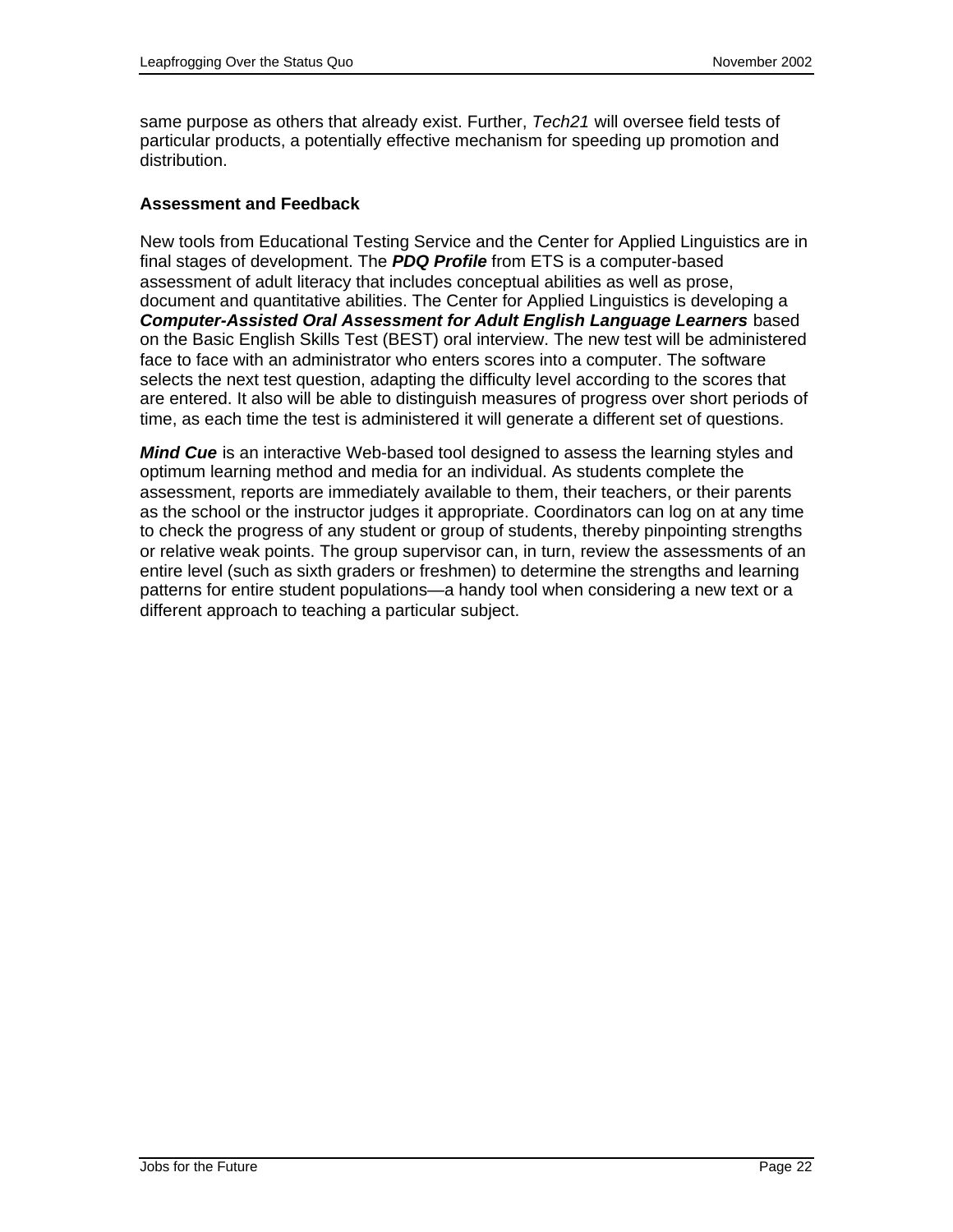### **Barriers to Expanded Development and Use**

#### **Effectiveness**

There is little research and evaluation about the effectiveness of e-learning with lowskilled adults. Assumptions about effectiveness are derived from the K-12 and postsecondary arena or from characteristics associated with effective adult education in traditional environments. The bulk of the research at the postsecondary level has concentrated on assessing comparability of learning outcomes between students in classrooms with an instructor and those using some form of distance learning with instructor support, concluding there is "no significant difference."<sup>10</sup> Product funders and developers and funders usually initiate pilot tests and evaluations: this process is unquestionably valuable in terms of the consumer, but not enough to justify change across a system.

Technology often serves as a lightning rod for many ongoing arguments within the education community around purpose, cognition, and approach. This includes the tension between those who espouse education for literacy as the means to enrich the lives of adults and those who argue for the importance of situating education within the contexts of work and "real life". It also encompasses arguments over the constructivist versus transmission modes of structuring content and teaching, as well as over the importance of cooperation and collaboration as an outcome of learning.<sup>11</sup> The absence of sufficient research, evaluation, and practice in e-learning encourages partisans on all sides to use technology in the service of their arguments, muddying the discussion.<sup>12</sup>

One of the foremost challenges in assessing the value of e-learning has to do with the dearth of opportunities to measure and evaluate impacts in an environment that is expansive and open to possibilities of new ways of learning. Several projects underway should provide some valuable information about important issues: the effectiveness of various kinds of technology, the particular environments in which it works well, and the best methods of providing teachers with the experience and knowledge and support that they need. A new, multi-state initiative to increase access for adult learners to education and training using "distance instruction" plans to develop guidance in five areas: recruitment, orientation, access and support, communication with students/teaching, and

l

<sup>&</sup>lt;sup>10</sup> Sloan Asynchronous Learning Network; Pew Learning and Technology Program. "Innovations in Online Learning: Moving Beyond No Significant Difference". Carol Twigg. (2001).

www.center.rpi.edu/pewsym/mono4.html; Rand Arroyo Center. "Rebuilding the Schoolhouse: Making Army Training More Efficient and Effective" (July 2001).

<sup>&</sup>lt;sup>11</sup> Life-contextual/decontextual in John Bransford, et al., editors, How People Learn: Brain, Mind, Experience, and School. National Research Council, 2000.; Dialogic/monologic; education v. work-related education in NCSALL Research papers and in Mary Russell and John Sabatini, "Technology-mediated Professional Development," TechKnowLogia, November-December 2002, p. 22 (www.techknowlogia.org).

<sup>&</sup>lt;sup>12</sup> Much of the technology used in adult English language literacy classrooms consists of computer-assistedinstruction (CAI) software that fits the instructional technique of the teacher roaming from one learner to another, helping each person through individually paced curriculum. As a result, a large majority of adult learners and teachers "perceive technology to be isolating, rather than facilitating social interaction and collaboration." Mary Russell and John Sabatini, .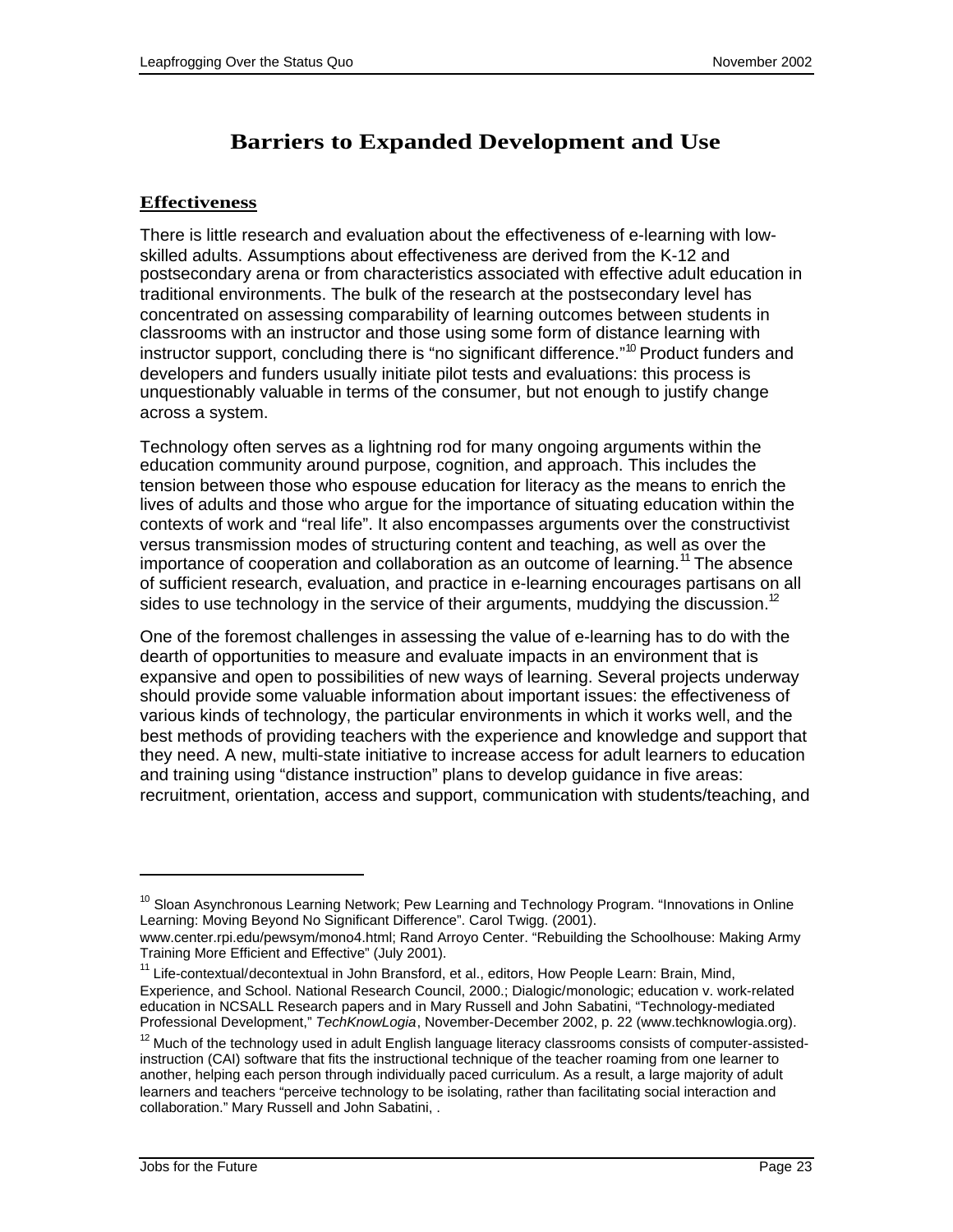tracking students and assessing their performance. In each case, certain activities and considerations depart from traditional classroom practice.<sup>13</sup>

#### **Capacity**

Using technology for access to learning and information requires some ability to use computers and the Internet. Despite growth in use on both sides of the "Digital Divide," significantly lower percentages still track with race, education, income level, and employment. The lowest percentages are associated with those who lack a high school diploma or GED: only 17 percent used computers, and only 12.8 percent had used the Internet. In a significant contrast, 47.3 percent of individuals with a high school degree or GED used computers, and 39.8 percent used the Internet. It also noteworthy that percentages of use rise with the descending age categories—a reminder that 18-25 year olds frequently have had a different experience of technology than those who are older, and its use often is essential to engaging them in learning.<sup>1</sup>

As electronic communication and access to information become more ubiquitous and more common for individual use at all income and educational levels, organizations that cannot provide a technology-enabled environment run the risk of being marginalized. It is clearly a matter of public good to ensure that community-based organizations and other nonprofits can build technological capacity, given the important role they play as points of access and support for disadvantaged individuals and families. However, it may be that support should be directed toward organizations that can use technology to provide multiple services—information on employment, training, housing, and health; public access to computers and the Internet; mentor support; and education. The challenge is to assess which organizations offer the most promise for continued effectiveness and to direct support to their development.

In large part, teachers and instructors in adult education remain, like their colleagues in postsecondary education and training, wary of the overly-hyped promise and threat that "e-learning" is a sufficient substitute for instructor-mediated education. Even those who use and are committed to e-learning have difficulty finding the time to download information from the Web, review a CD-ROM, or develop a lesson plan with new authoring tools. Without training, support, and effective equipment, most teachers will continue to find it difficult to offer e-learning as an option.

#### **Cost**

The cost of developing and maintaining effective technology-enabled tools and programs is not insignificant. The President's Information Technology Advisory Committee's Panel on Transforming Learning estimated that it could take as many as 200 hours to develop

<sup>&</sup>lt;sup>13</sup> See note 6. Also, "Project IDEAL" description forwarded by Dr. Jere Johnston, project lead, University of Michigan.

<sup>&</sup>lt;sup>14</sup> U.S. Department of Commerce, A Nation Online (2002).

[http://www.esa.doc.gov/508/esa/nationonline.htm.](http://www.esa.doc.gov/508/esa/nationonline.htm) The 2001 data on Internet use in the United States describes a widening gap moving from childhood to over 50 years old: 68.6 percent for 9-17 year olds; 65 percent for 18-24 year olds; 63.0 percent for 25-49 year olds; and 37.1 percent for ages 50 and above. Paul Elsner, former Chancellor of Maricopa Community College, notes that "there are estimated to be 800 million teenagers and young adults who have been born into the highest video and audio standard ever known," yet continue to be placed in classrooms dominated by static text-based instruction. (www.paulelsner.com).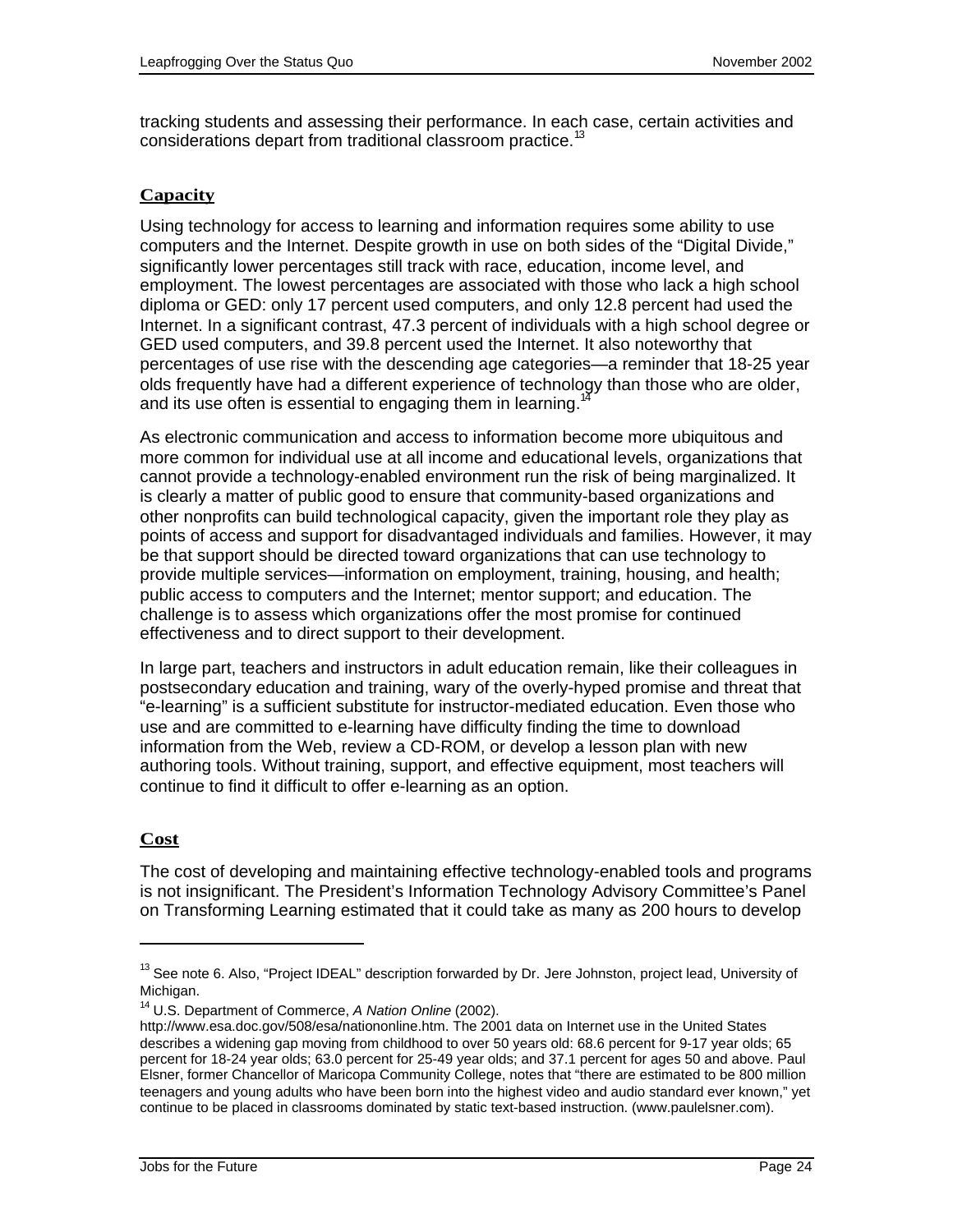effective interactive software.<sup>15</sup> By the same token, many highly effective and useful tools and products are developed for no more than several hundred thousand dollars. While this is not insignificant, neither is it prohibitive.

Most of the examples here have been funded by the U.S. Department of Education's Office of Adult and Vocational Education, by consortia of state and local governments, or by corporate foundations. The quality, creativity, and reach of these products demonstrates the value of these funding commitments. The challenge remains in the promotion, distribution, and support for use and practice. Few of the grants have included funds beyond development, pilot tests, and evaluations of the pilot sites.

The challenge of promotion is not only one of an up-to-date source for information about new products or programs—the Outreach and Technical Assistance Network and the new Tech21 initiative both offer this. It also includes the target marketing that ensures a product reaches its audience—whether its state agencies, non-profit organizations, housing offices, community colleges, or community technology centers.

Distribution for many of the new products that are Web-based and have no cost for participation on the site or for downloads is less an issue of purchasing and getting the product into the hands of organizations and instructors, and more one of solving the time and lack of training constraints of the teaching population. To move beyond this oftenintractable problem, it may be necessary to look to organizations outside of the adult education providers for more feasible means for distribution.

In addition, many non-profit organizations that initiate product development have little experience in marketing and distribution. Some funders may be able to provide advice and in-kind support in these areas. Given that few funders can assume all such costs, partnerships are a promising solution.

More to the point for providers of adult basic education is the cost of the supports required for adults using technology in education. Many practitioners comment on the extra work required of the teacher—the additional time and mentoring necessary to help adults reach a "comfort" level with technology in order to use it effectively. Others consider that these difficulties are exaggerated and find that adults learn to use technologies with relative ease when it leads them to information that they need or want.

The consensus among practitioners and researchers is that the most effective programs for low-skilled adult learners are multi-media, with a tendency to operate poorly or not at all without high-speed computers and Internet connection. This capacity is beyond the reach of many organizations, despite donations from corporations and foundations and the continued drop in the price of hardware.

#### **Certification**

The market value of education in the economy increasingly depends upon certification and degrees. Online learning in preparation for the GED or other articulated assessments is a straightforward proposition of taking the test onsite. Other kinds of learning are not so easily captured. The same issues about certification that bedevil

l

<sup>&</sup>lt;sup>15</sup> President's Information Technology Advisory Committee, Panel on Transforming Learning. Using Information Technology to Transform Learning (2001).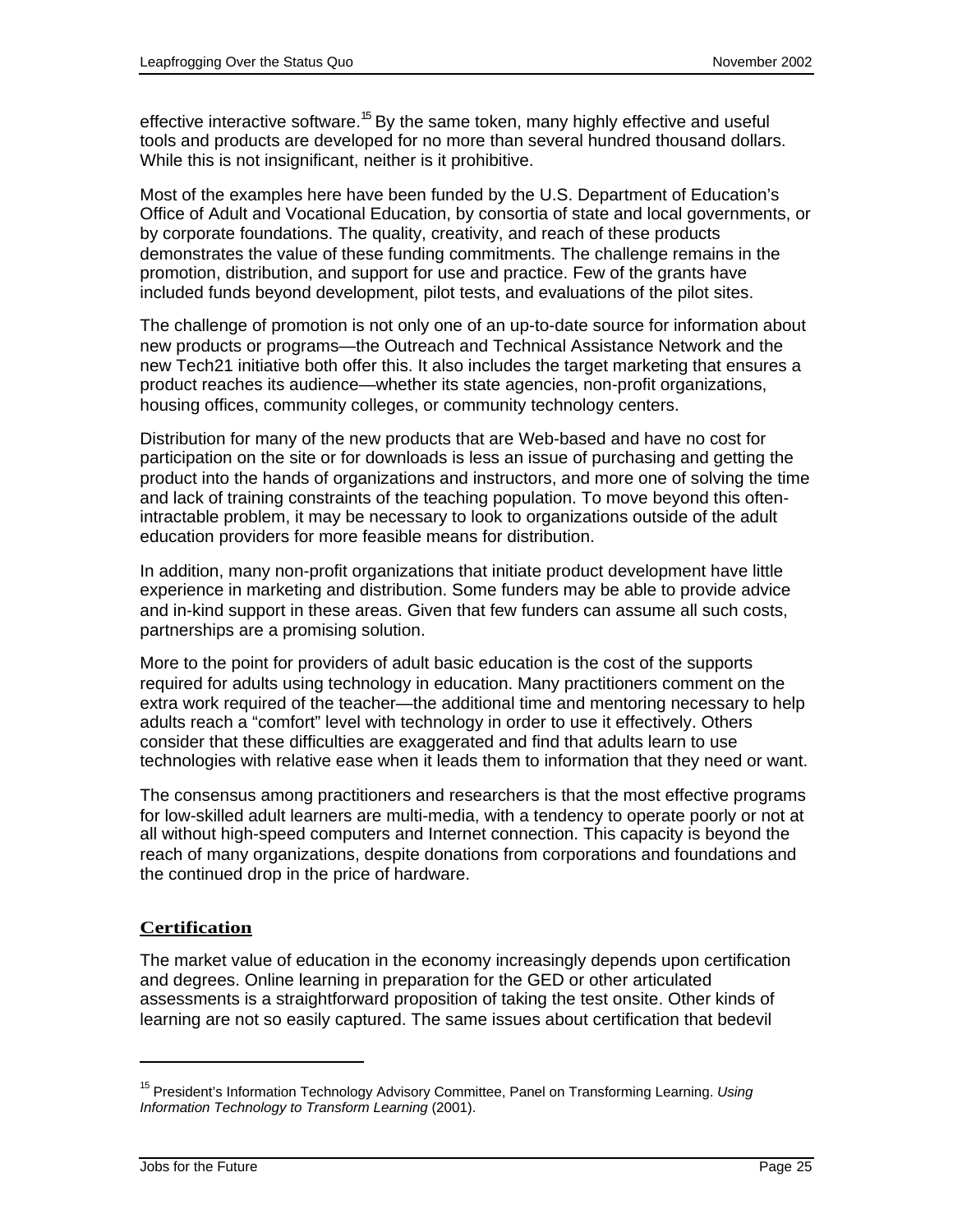business, online universities, and other organizations interested in demonstrated skill are of concern in adult basic education.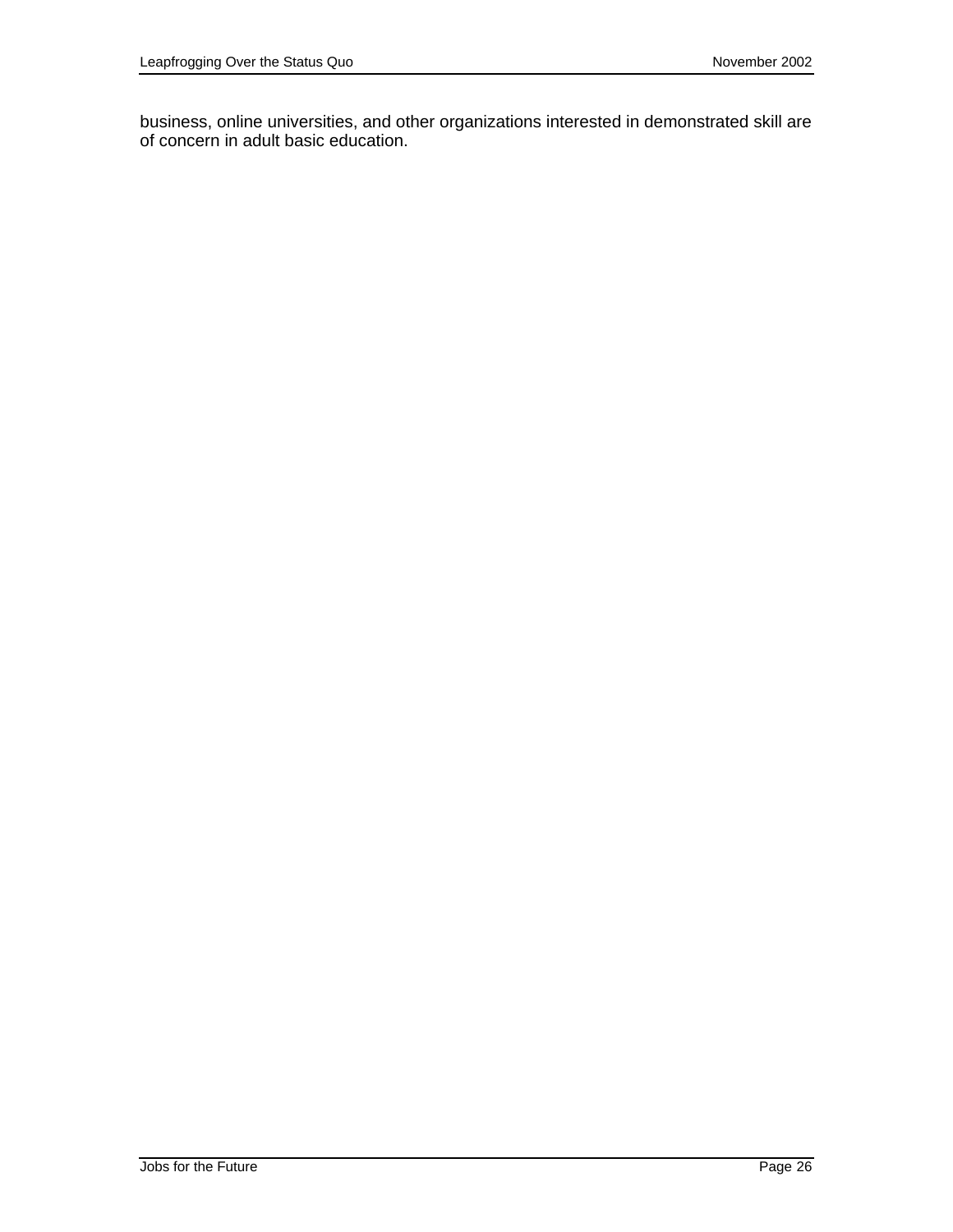### **Can We Stop Looking and Leap?**

This nation has struggled to provide education, opportunities for work, and ongoing knowledge and skill development to all of our citizens, yet few would argue that we have succeeded. While a small but growing number are experiencing the integration of work and learning in very new ways, too many still lack access to learning and work opportunities that can help them advance in the new economy.

The remedies are well known and have been proposed consistently: more resources for plant and equipment, instructor training, outreach, and for the multiple life and work needs of adults with low levels of literacy, skill, and wages. These resources have not been forthcoming, and the current political landscape does not augur well for change.

Given the worsening ratio of the numbers of those in need to the capacity of the system, together with the expansion in skill requirements for jobs, continuing to focus efforts only on expanding and supporting the existing system will yield little. E-learning, however imperfect and untested, offers an additional, if not alternative, option.

The purpose of this paper is to generate discussion, using examples of e-learning whose quality provides justification for rethinking and refocusing how the public and private sectors approach the challenge of adult literacy. These examples do not constitute the weight of evidence necessary for immediate and wholesale acceptance, nor do they yet constitute an industry that is providing the quantity and variety of products necessary to serve the millions of adults who need basic education. However, the examples do demonstrate a number of key indicators, such as: increasing levels and robustness of activity in the field, increasing quality and sophistication of products and their use, potential for use outside of the traditional adult basic education providers, and equal or improved learning outcomes in initial evaluations.

The points raised here are not intended to dismiss the essential value of instruction and instructors; of curriculum developed and validated by individuals who understand the principles of learning and who have experience in the field; or of environments in which learning is not only made possible but also made easy. Rather, they suggest that we begin to think about learning outside of these familiar spaces and familiar processes.

There is considerable reluctance among program managers and educators to rely on products that offer learning outside of a formal support structure. To some degree, because the centuries old model of learning is based on "school," the notion of trusting individuals to learn on their own strikes at the heart of long-held beliefs and institutions. While understandable, this perspective inhibits the development of alternative learning environments that can support self-directed options.

This brief exploration and analysis of e-learning products and potential is meant to be provocative. Its assessments and predictions are generous and presumptive. Even within this framework, there are more questions than answers.

- Are there patterns in the types of media, purpose, or target audience?
- Are the typical funding and developer models—partnerships among the U.S. Department of Education, state funds, corporations, organizations, and agencies with commitment to e-learning—useful for replication, or are they simply circumstantial?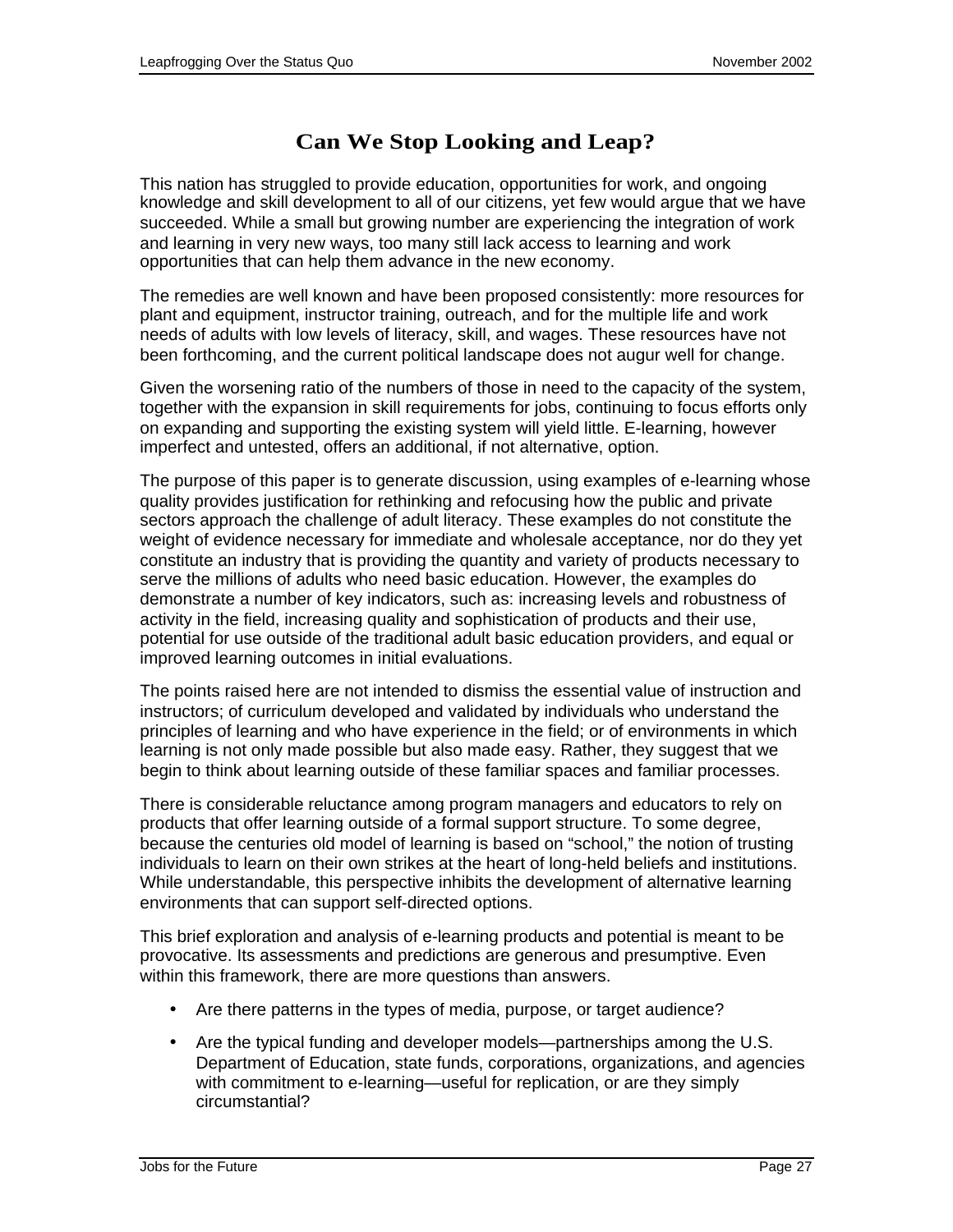- With a few exceptions (TV411, Crossroads Café), most of these products are less than three years old. What are their challenges in terms of distribution and sustainability?
- There are many barriers to rapid and widespread adoption of e-learning products, both within and outside the adult basic education system. What are the best strategies for overcoming these barriers—or going around them?
- Which aspect of "potential" will be of greatest interest to for-profit e-learning developers and service providers: Type of product (games)? Particular segments of the adult basic education providers (government agencies, community-based organizations)? Aggregated segments of the low-skilled adult consumer population? New models for providing a profitable service ("live tutors")?
- Which component of this system is the best initial target(s)? State and local government (California has led the way in this)? National nonprofits with local reach (Goodwill, National Urban League)? Corporations and foundations?

Finally, and perhaps of greatest importance: How do we increase awareness of the complex issues around technology in a shorter timeframe? And how hard can we push action towards the future without risking equally necessary action in the present?

The recommendations that follow are a first step in responding to these questions. They are designed to provide support to the existing leaders and leadership organizations in this field and also to initiate action for change.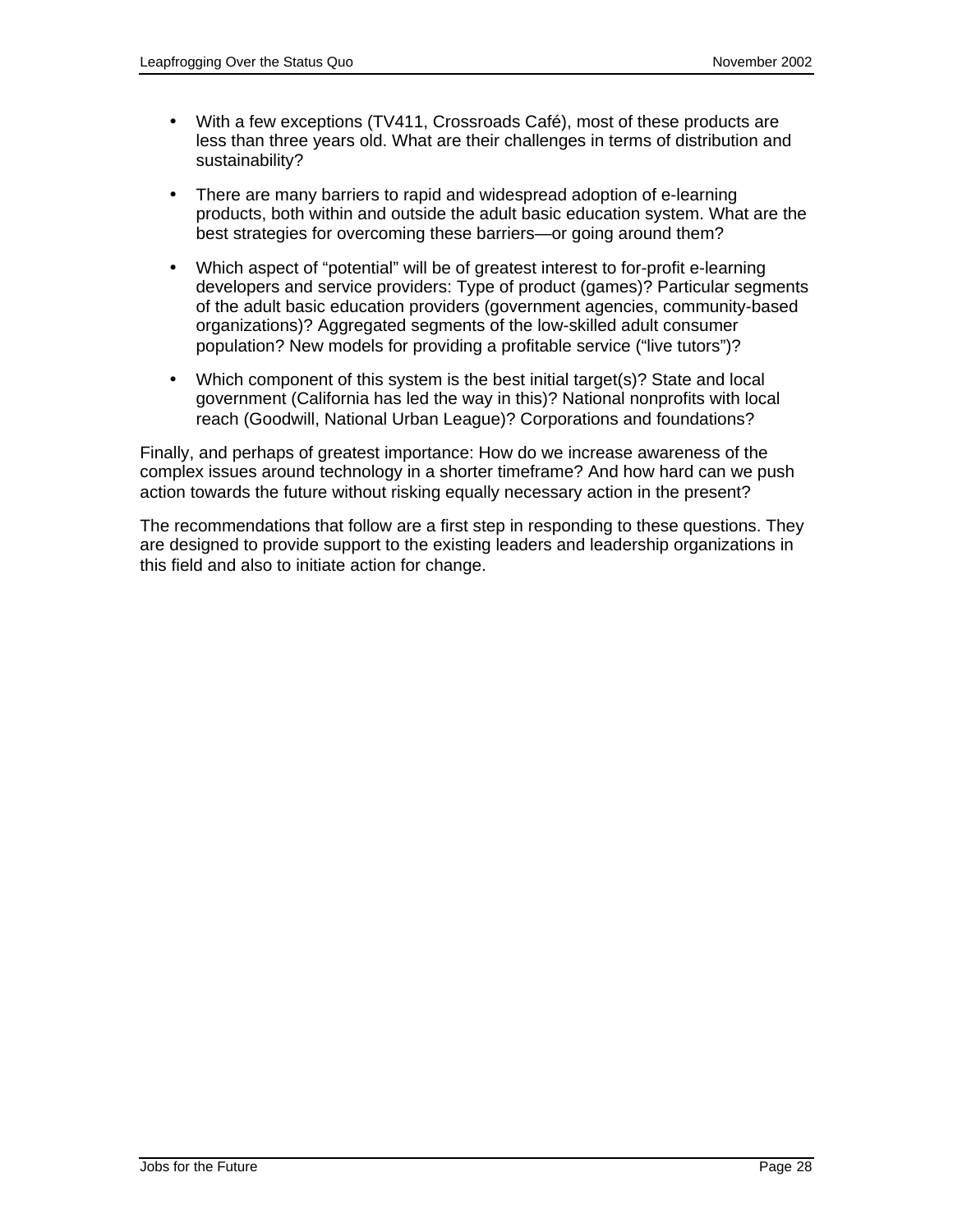### **Recommended Strategies**

The experience of product development thus far suggests a number of strategies that could be employed to address the challenges identified and harness the potential of elearning for improving adult literacy rates and growing the skills of the U.S. workforce. We have organized the seven strategies below into three overall categories:

- Creating a viable market for development and dissemination of e-learning technologies for low-literacy learners;
- Stimulating demand for e-learning products among the target markets; and
- Investing in building the technological awareness and capacity of targeted institutions providing education and training services to low-skill adults.

#### **Creating a viable market for development and dissemination of e-learning technologies for low-literacy learners**

Expanding the market will require simultaneous actions on multiple levels, in each case seeking to "aggregate demand" within specific potential groups of users: targeting those user groups for which demand can be aggregated; leveraging federal policy to spur product development; and disseminating information through efficient channels.

#### **1. Expand the market by focusing on target user groups.**

Strategies to support the use of e-learning technologies at scale will be most effective if they engage the publicly funded adult basic education and workforce development systems, employers of low-skilled workers, and community colleges. In each of these three "systems," demand for instructional tools can be aggregated and the need for technology-enhanced learning is high. And for each of these potential users—or developers of e-learning products—the effective use of technology-enhanced instruction at scale could dramatically improve learning outcomes and skill development for low-skill learners.

- The publicly funded adult basic education and workforce development systems: These systems are critical access points for low-literacy adults seeking additional training, yet they currently have limited capacity to serve the large numbers of adults in need of their services. Because they are fragmented and underresourced, more effective integration of technological tools could substantially boost their capacity. While publicly funded adult basic education and workforce development systems are unlikely to take a lead role in driving the creation of a market for e-learning technologies, they are critical partners for developing, testing, and disseminating new products.
- Employers of low-skilled workers: The employer community represents a major potential market for e-learning technologies. While many employers offer elearning tools to skilled employees, few have transferred these technologies to enhance skill development for their low-literacy workers. Two key factors will make the need for e-learning technologies rise in importance for employers: the skill shortage, which is projected to get worse over the coming years, and the fact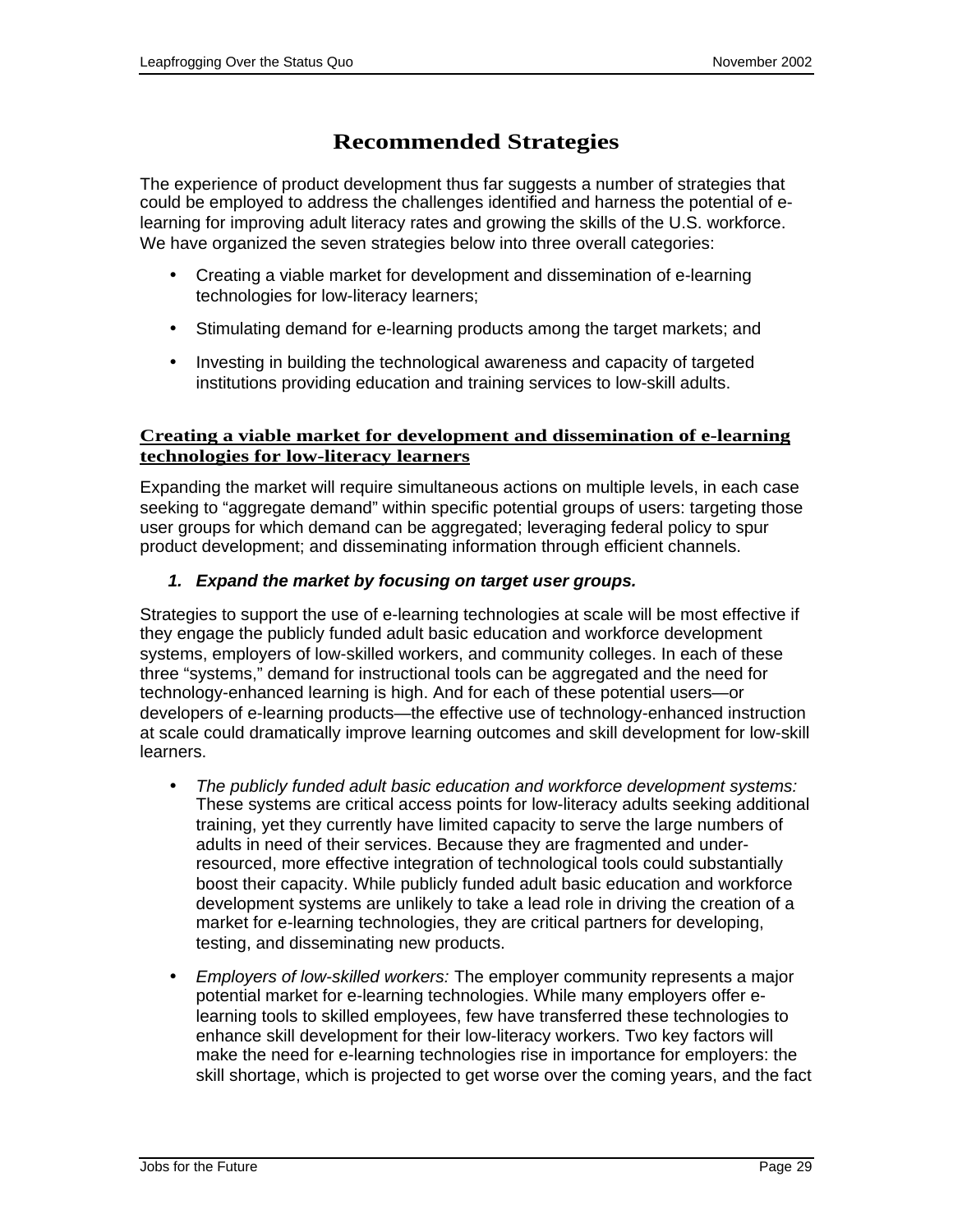that immigrants with ABE/ESL needs will be the key sources of workers for the future.

• Community colleges: While community colleges continue to offer access to degree-granting educational programs for low-literacy adults, in recent years they have dramatically increased the scope of non-credit skill development and customized training programs, including those designed for employers of lowskilled workers. The non-credit divisions of these colleges may well view elearning technologies as a route to providing more innovative, more efficient training services to the private sector and to low-literacy learners whom they serve. Community colleges in regions with large numbers of immigrant workers, where incentives to improve workforce performance are high, may well be interested partners in the development of innovative e-learning strategies.

#### **2. Leverage the public policy/federal role.**

Public policy can play a strong role in driving market development for targeted user groups, accelerating the development and dissemination of products that target low-level learners. The federal government has played, and must continue to play, a major role in encouraging product development and "stimulating a market." At present, most of the products developed for low-level learners are funded by the U.S. Department of Education (alone or in partnership with states) and by foundations. These investments have largely led to "one-of-a-kind" developments. However, grants for new products rarely include the cost of distribution, maintenance, and upgrading, leading to problems with wider adoption and sustainability.

To spur product development, the federal government could adopt a number of action steps:

- Provide incentives to expand and establish strategic public/private partnerships for product development that will provide intellectual as well as financial resources. For example, the U.S. Departments of Defense, Labor, Education, and Commerce could partner with leading-edge product development groups, such as the M.I.T. Media Lab, to explore ways that their ideas and products can be used by low-skill adults.
- Motivate the formation of collaborative partnerships for prototype development and beta-testing. Because the effectiveness of technology for low-literacy adults depends strongly on the context for delivery, the best product development often occurs through collaborative partnerships among developers or technology experts, community colleges, and community-based provider organizations.
- Explore ways to leverage the extensive research, development, and implementation of e-learning by the U.S. Department of Defense, including the department's experience in developing products according to learning objectoriented standards.
- Engage community colleges in partnerships to establish accessible and technology-enabled learning options for the adult learner. One promising model is the "satellite" learning center—in a mall, library, community technology center, or other site—that is linked virtually to the colleges. In general, it is important to enhance the capacity of community colleges as an institution for expanding access to technology and technology-enabled learning options.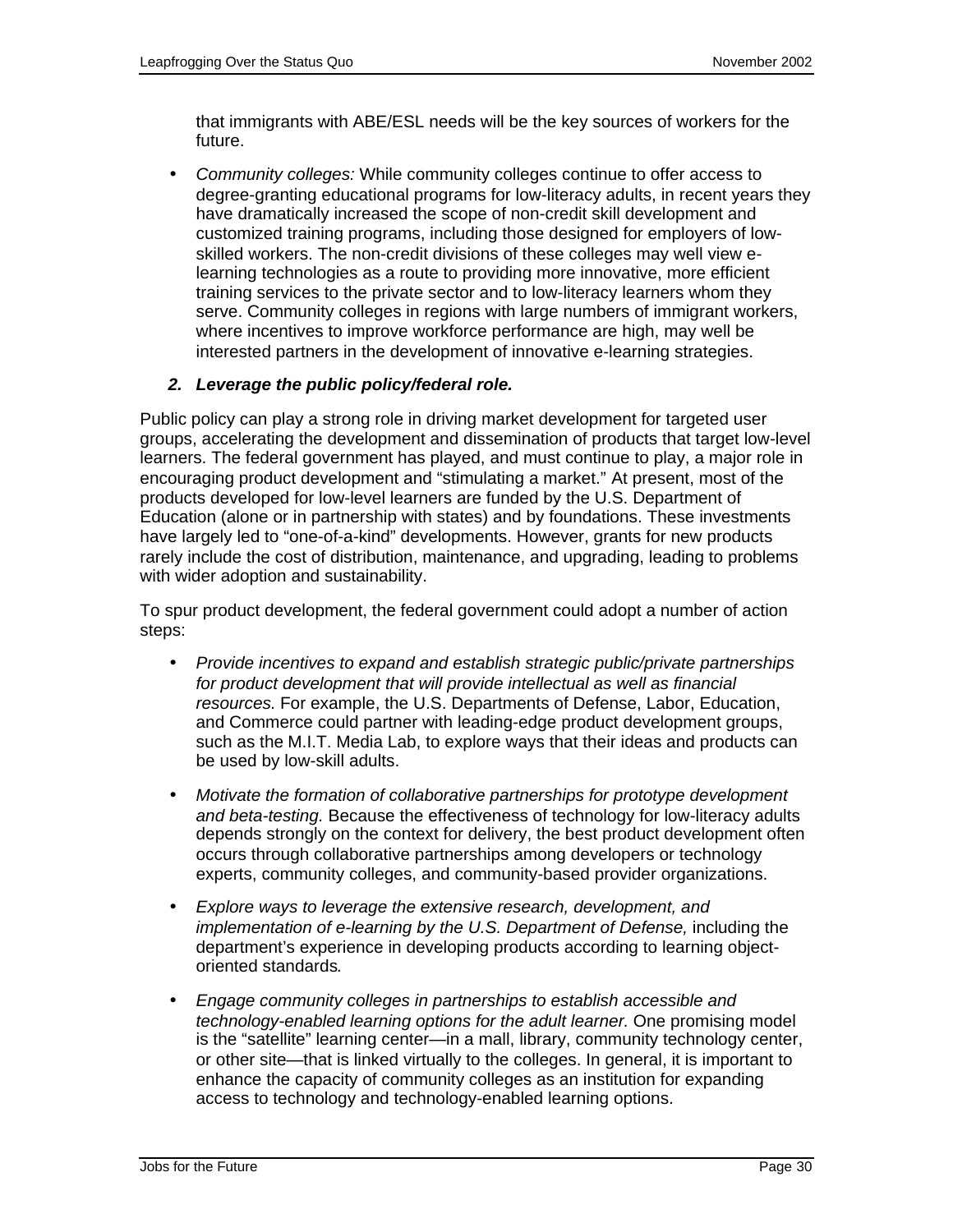• Develop financing strategies to sustain and subsidize privately-developed elearning products so they become relatively inexpensive for use by low-skill adults and their service providers. It is essential to tap the creativity and expertise of the private sector. While government, educational institutions, and community organizations are necessary partners for product development, more flexible private sector institutions—companies and venture capitalists, as well as foundations—may be better able to spur the path-breaking efforts that are required.

#### **3. Strengthen dissemination channels.**

To design strategies for the active marketing and dissemination of existing products, bring foundations, corporations, federal agencies, and other national organizations that fund the development and piloting of e-learning technologies together with the decisionmakers for major distribution channels to various adult basic education systems.

#### **Stimulating demand for e-learning products among the target markets**

The expansion of e-learning technology is hindered by a lack of demand, stemming from a lack of awareness, a weak evidence base, and limited access to few products. Addressing these challenges is critical. As more users learn about and gain access to these tools, more information on the effectiveness of various e-learning techniques can be obtained. More effective tools will result, creating a stronger demand for the products.

#### **4. Efforts to reach scale and expand markets must address the limited awareness among potential users of the potential value of e-learning products.**

One effective strategy to build awareness would be to publicize existing local models of successful cooperation among employers, community-based organizations, and other non-profit organizations that are using technology to respond to the needs of adult learners and job seekers. A second strategy is to support and publicize portal sites like Tech21.org, both within and outside the adult basic education community. A third strategy is to build the capacity of providers to establish a more widespread infrastructure for access to and delivery of e-learning instruction, such as programs that loan laptop computers for the entire period during which individuals participate in technology and learning programs.

**5. Encourage the federal government to design and fund short-term action research initiatives and demonstration projects in order to build a stronger base of evidence supporting the most promising applications of e-learning technologies for low-wage skill learners in these targeted markets.**

Some potential initiatives could include:

- Working with national non-profit organizations that have local chapters or offices (e.g., Goodwill, National Urban League) to develop an active, integrated, technology-enabled program, install it across the country, and document learning outcomes;
- Testing new ways of delivering adult basic education and English as a Second Language services that incorporate e-learning technologies to increase the efficiency and reach of community-based adult education programs;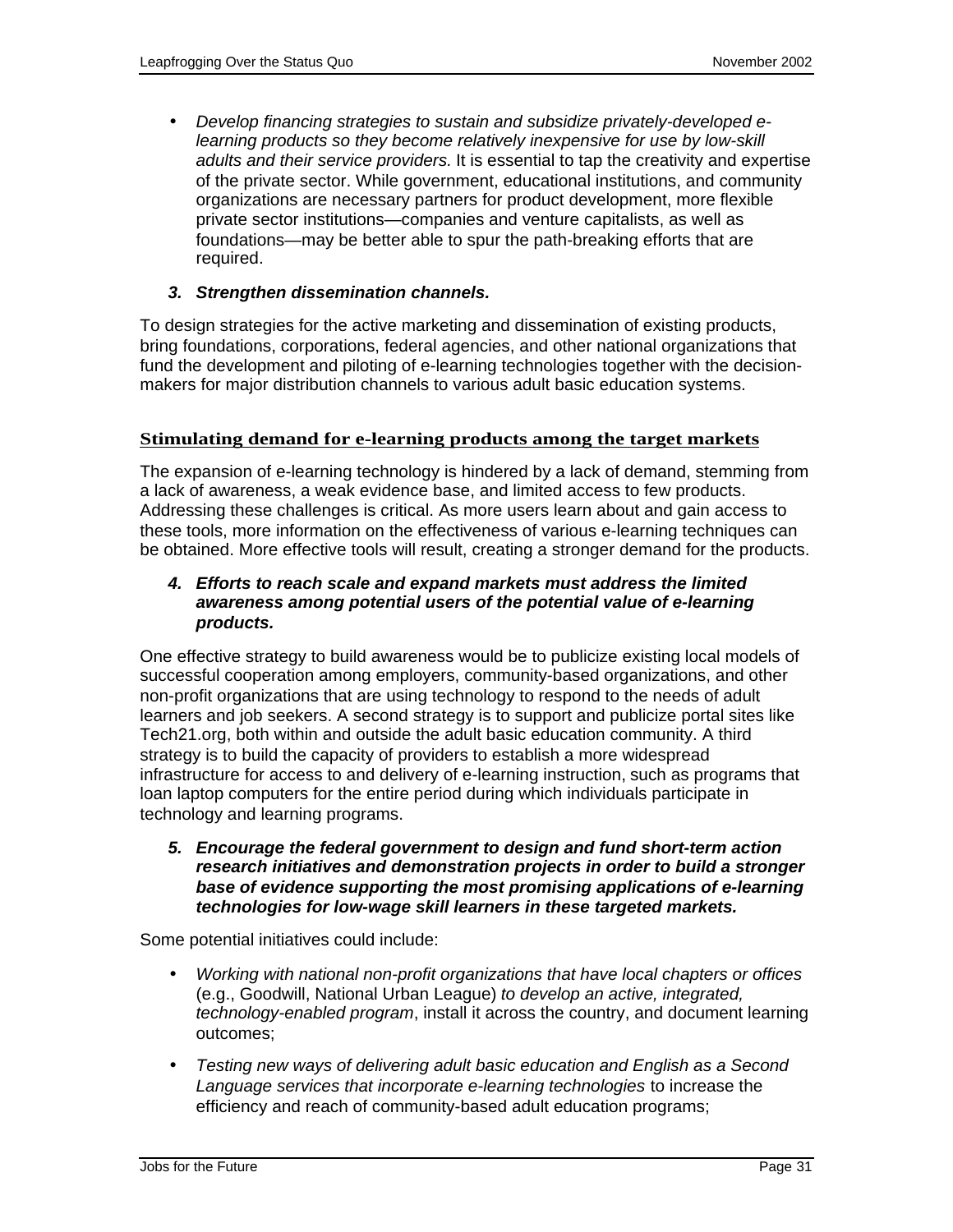- Working with the Educational Testing Service and other organizations to help develop and build support for online testing and assessment tools for adult basic skills, ESL, SCANS, and other certifications that can help to document the learning outcomes of e-learning applications; and
- Assisting these organizations in facilitating the use of their centers and other locations to offer this testing.

#### **6. Provide incentives for user groups to pilot new products.**

Incentives for providers to innovate could include policy models such as California's 5 percent Distance Learning Project, which allows adult education programs to use up to 5 percent of their block entitlement for innovative techniques and non-traditional instructional methods with new technologies.

Firms also need incentives to encourage employer-provided training opportunities for non-college workers. However, small businesses, in particular, may face financial constraints; some states have developed successful customized programs that provide financial incentives.

#### **7. Increase financial resources available for individuals to access e-learning opportunities, through Pell Grants, the Higher Education Act, and individual loan programs.**

- Pell Grants and the Higher Education Act: The major sources of federal funds for individual education and training are the Pell Grant program and various loan programs authorized by the Higher Education Act. However, the resources and regulations associated with these sources will not, in their current state, support expanded use of e-learning strategies. The rules of the Higher Education Act do not allow funds to cover new learning opportunities for modular (or part-time) learning programs and will not cover new providers of education and learning that arise to serve this population. Nor are state funding rules for community colleges and higher education institutions geared toward full-time students; they, too, may discourage serving a broader population.
- Individually supported training**:** Dislocated workers and other adults seeking greater training opportunities may support the costs of their education programs through loans. Regulations associated with other educational loan programs should be reviewed to assess how they can support part-time students using non-traditional learning strategies. Asset-building approaches and Individual Development Accounts may also be ways that individuals can accumulate the needed income to support their education.

#### **Investing in building the technological awareness and capacity of targeted institutions providing education and training services to low-skill adults**

Building capacity is as necessary as expanding R&D. Both the necessary technology infrastructure and the capacity of instructors to use technology require significant upgrading. Meeting these challenges will require the innovative thinking of many partners, including federal and state government leaders, employers, community colleges, education systems, foundations, and other community organizations.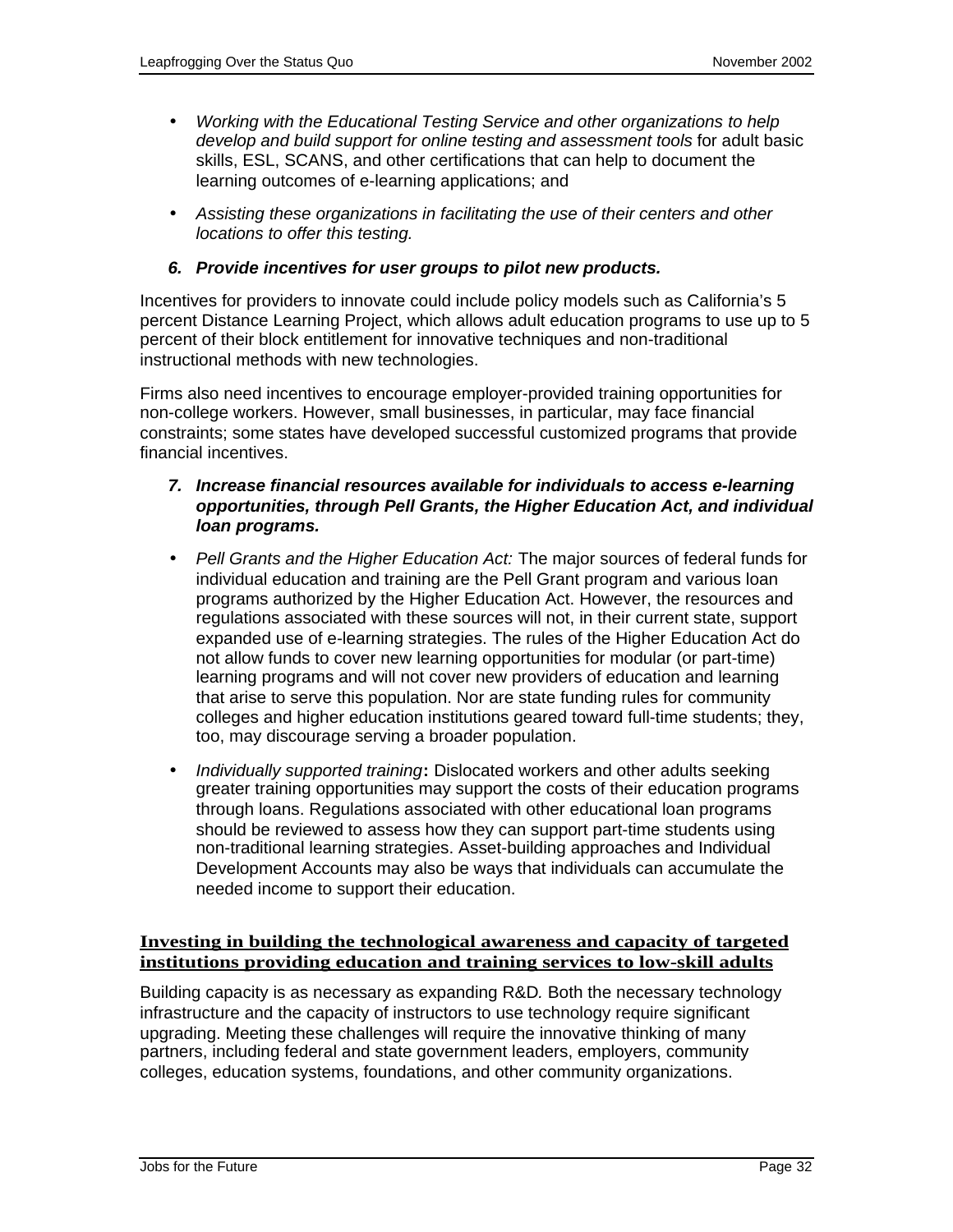Developing recommendations in this area will be an important next step in the effort to develop e-learning's potential.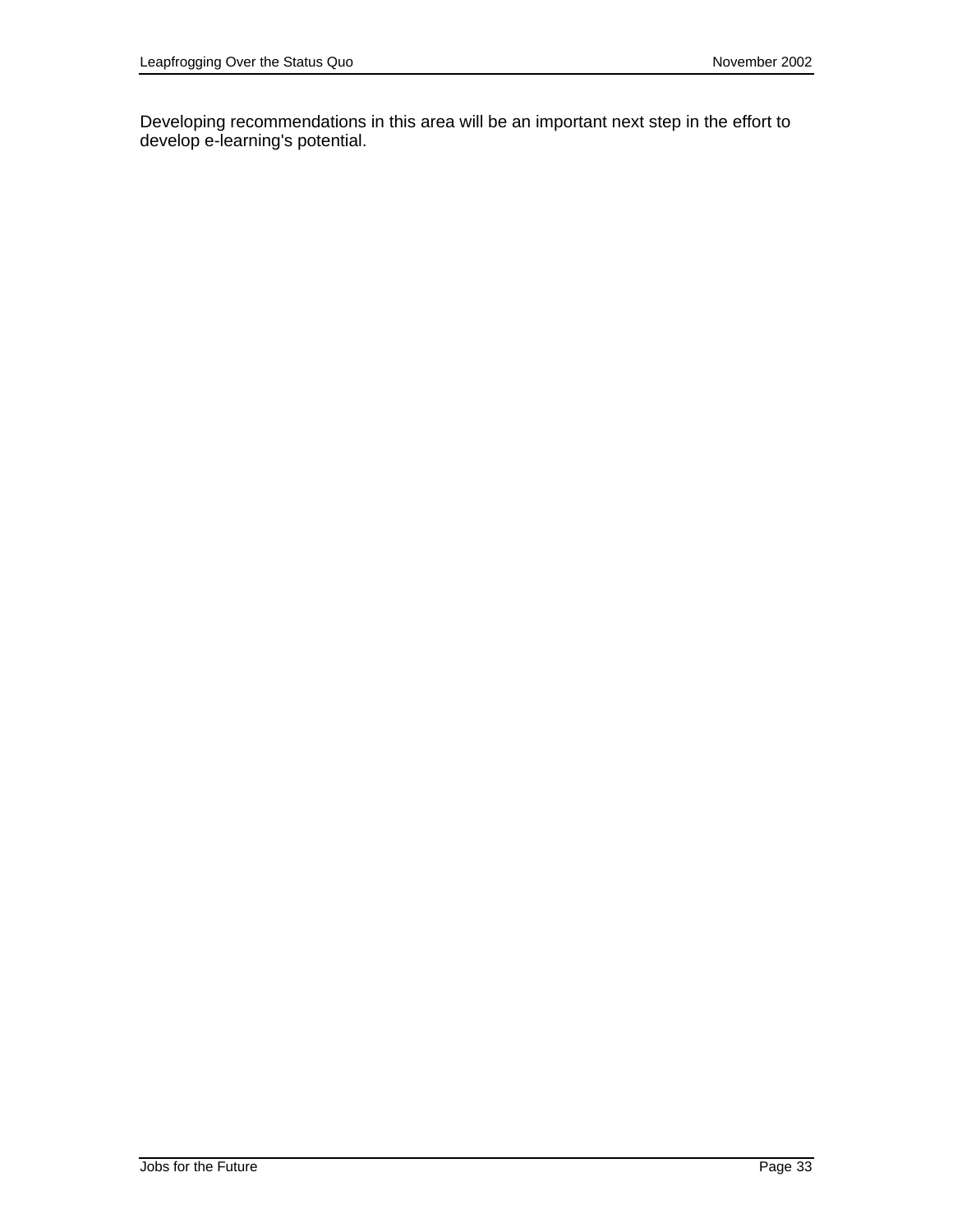### **Resources**

Inter-Alt Web Cast: <http://cie.ci.swt.edu/interalt/Training.html>

California Adult Education Technology Plan: 2001-2004

California 5 percent Initiative: A Review (2/01). www.cdlponline.org/pdf/5pctInitiativeReview.pdf

The California Adult Education Innovation and Alternative Instructional Delivery Program 2000-2002: A Review (7/02). www.cdlponline.org/pdf/innovationPrograms00-02.pdf)

Gregory Capelli. e-Learning Markets, Trends and Analysis. Software and Information Industry Association Webinar Series presentation (June 2001).

Cyberstep Design Framework: Learning with Technology: Adult Learning Principles and Usability Standards (www.cyberstep.org). Cyberstep is a partnership of four literacy service innovators addressing the challenge of creating and distributing multimedia learning materials for the hardest-to-serve ABE and ESL adult learners (Sacramento County Office of Education, LA Unified School District, Adult Media Literacy Alliance, Aguirre International).

ETS: "The Twin Challenges of Mediocrity and Inequality: Literacy in the U.S. from an International Perspective" (February 2002). www.ets.org/research/pic/twinchall.pdf

Jobs for the Future: "An Analysis of Adult Basic Education and Literacy in New England." A Report to the Nellie Mae Foundation (May 2001).

Journal of Research on Technology in Education. www.iste.org/jrte

National Institute for Literacy State Policy Update: How States are Implementing Distance Education for Adult Learners (2/14/00). www.nifl.gov/nifl/policy/distance.htm#End

National Literacy Summit 2000: From the Margins to the Mainstream: An Action Agenda for Literacy.

NCSALL: National Center for the Study of Adult Learning and Literacy

Focus on Basics Newsletter (v. IV, issue C, December 2000): Technology issue.

"Professionalization and Certification for Teachers in Adult Basic Education". John Sabatini, Lynda Ginsberg, Mary Russell. Vol. 3: chapter 6. Annual Review of Adult Learning and Literacy (2000)

"Toward a New Pluralism in ABE/ESOL Classrooms: Teaching to Multiple 'Cultures of Mind'"

Adult Development Research Group. Executive Summary. NCSALL Reports #19a (August 2001)

Pew Learning and Technology Program. "Innovations in Online Learning: Moving Beyond No Significant Difference". Carol Twigg. (2001). www.center.rpi.edu/pewsym/mono4.html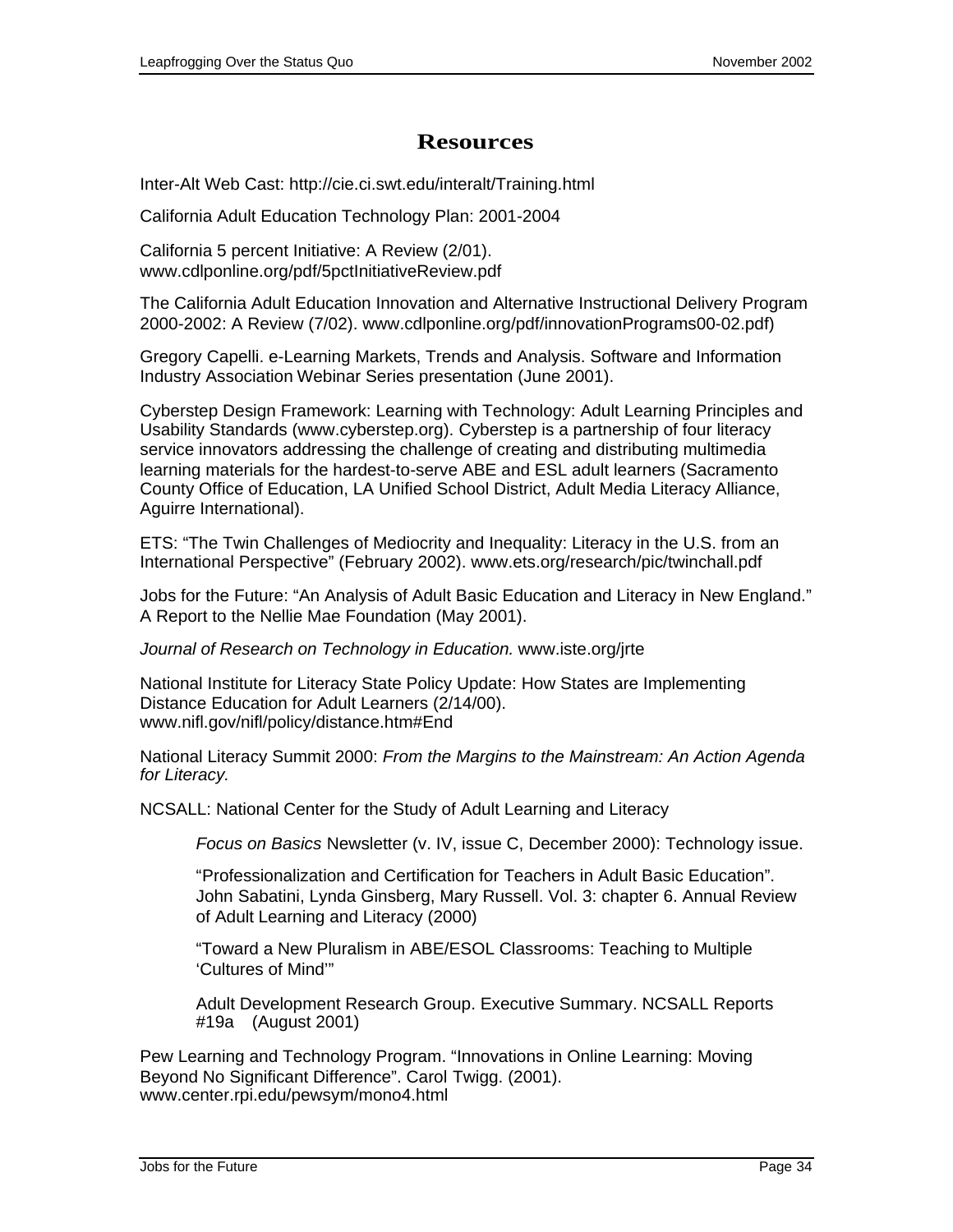President's Information Technology Advisory Council. Panel on Transforming Learning. "Using Information Technology to Transform the Way We Learn" (2001)

Rand Arroyo Center. "Rebuilding the Schoolhouse: Making Army Training More Efficient and Effective" (July 2001)

Tomas Rivera Policy Institute. "Network Technologies in Hispanic-Serving Organizations: A Case Study Evaluation." Elsa Macias, Sara Jones, Mary Buck, Carlos Solis, and Richard Cutler November 2001.<http://www.trpi.org/publications.html>

\_\_\_. "Latinos and Information Technology: The Promise and the Challenge. Prepared for the IBM Digital Divide Task Force (2002).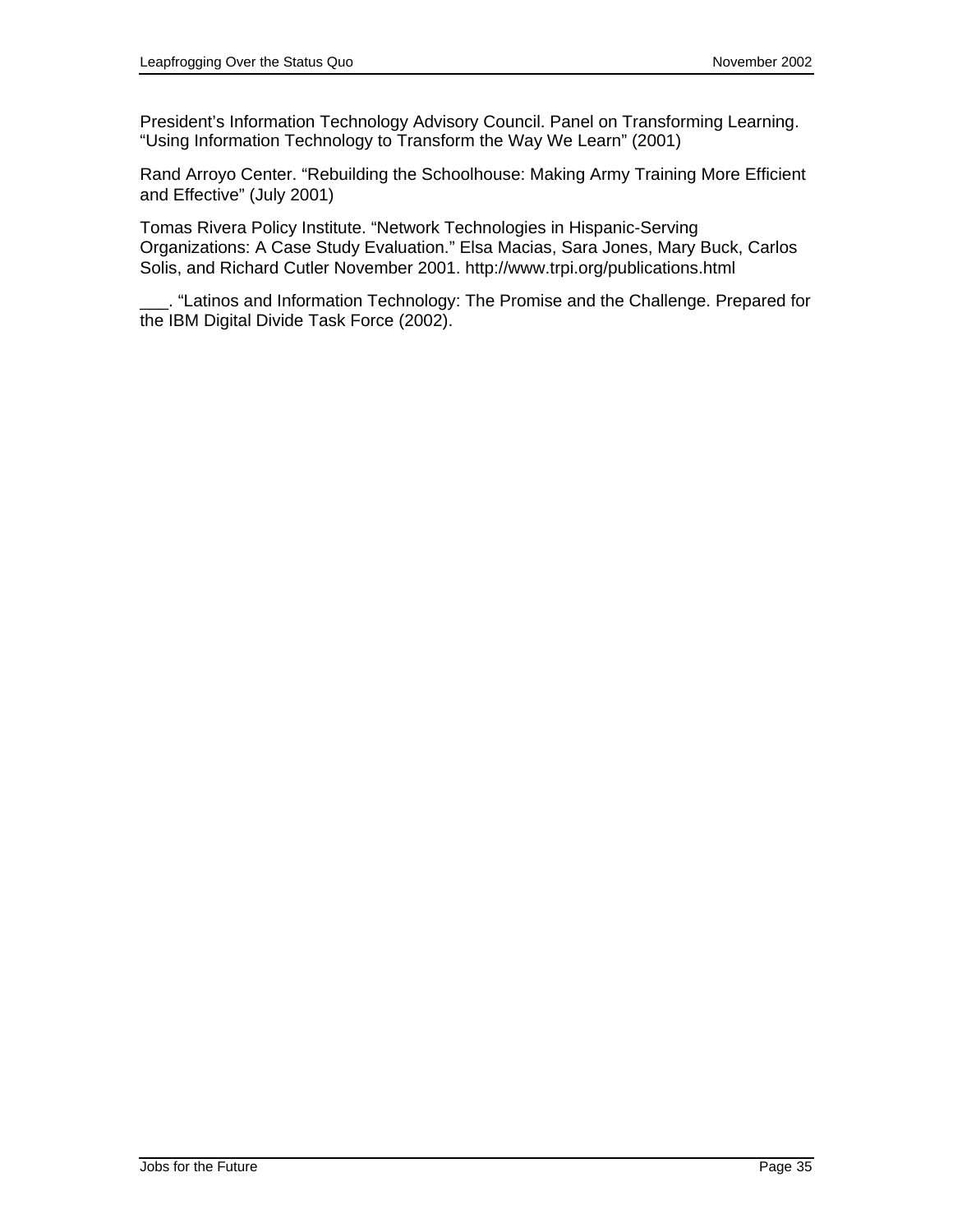### **Acknowledgements**

The author and Jobs for the Future wish to thank the following individuals who provided their knowledge, experience, and time in helping to develop this project:

Peg Bauernfeind, Workforce Development, Inc., Rochester, Minnesota Ashley Del Bianco, Tech21 Ron Blackburn-Moreno, ASPIRA Patricia Bransford, National Urban Technolgy Center Henry Braun, Educational Testing **Service** Judy Brown, University of Wisconsin Co-Laboratory Stephen Cervieri, Distance Learning, Inc. Katherine Endacott, Class.com John Engman, CompTIA John Fleischman, Outreach and Technical Assistance Network; Cyberstep Partnership Dexter Fletcher, Institute for Defense Analyses Keith Fulton, AOL Time Warner Chris Gergen, Smarthinking Doris Gonzalez, IBM Corporate Community Relations Mitch Gordon, LessonLab, Inc. Tamara Gould, Bay Area Video **Coalition** Emily Hacker, FEGS, Bronx, NY Janie Hale, AlphaSmart, Inc. Ben Hecht, One Economy (Beehive) Christine Hemrick, Cisco Systems Michael Hillinger, Lexicon Systems (The Office) Melinda Jackson, Entertech Jerome Johnston, University of Michigan Program on Teaching, Learning & Technology Peggy Kinder, West Ed (Distance Learning Resource Network) George Koch, Advanced Distributed Learning Co-Laboratory

Madeline Lacovara, Classroom, Inc. Derek Leebaert, Intellicue Bruce Lincoln, Columbia Teachers College, Institute for Learning **Technologies** Laurie Lindbury, SFWorks Cynthia Liston, Regional Technology **Strategies** Noreen Lopez, PBS Literacy Link Mary Lovell, U.S. Department of Education, Office of Vocational and Adult Education Lindsay Kennedy, The Learning Edge Frank Mayadas, Program Director, Sloan Foundation Martha Nortrup, U.S. Department of Education Harvey Ollis, U.S. Department of Labor Margie Oppenheimer, Literacy Volunteers of America/Verizon Technology Initiative John Park, Intellicue Dennis Porter, California Distance Learning Project David Rosen, Adult Literacy Resource **Center** Rick Roy, Workforce Development, Inc. Marian Schwartz, TV411 (Adult Media Learning Alliance) Jim Torrens, Jewish Vocational Services of San Francisco Sam Tuttleman, Goodwill of San Francisco John Villamil, ASPIRA William Walker, Naval Surface Warfare Center Indian Head Division Elaine Williams, Goodwill Industries International, Inc. Janet Zobel, National Urban League